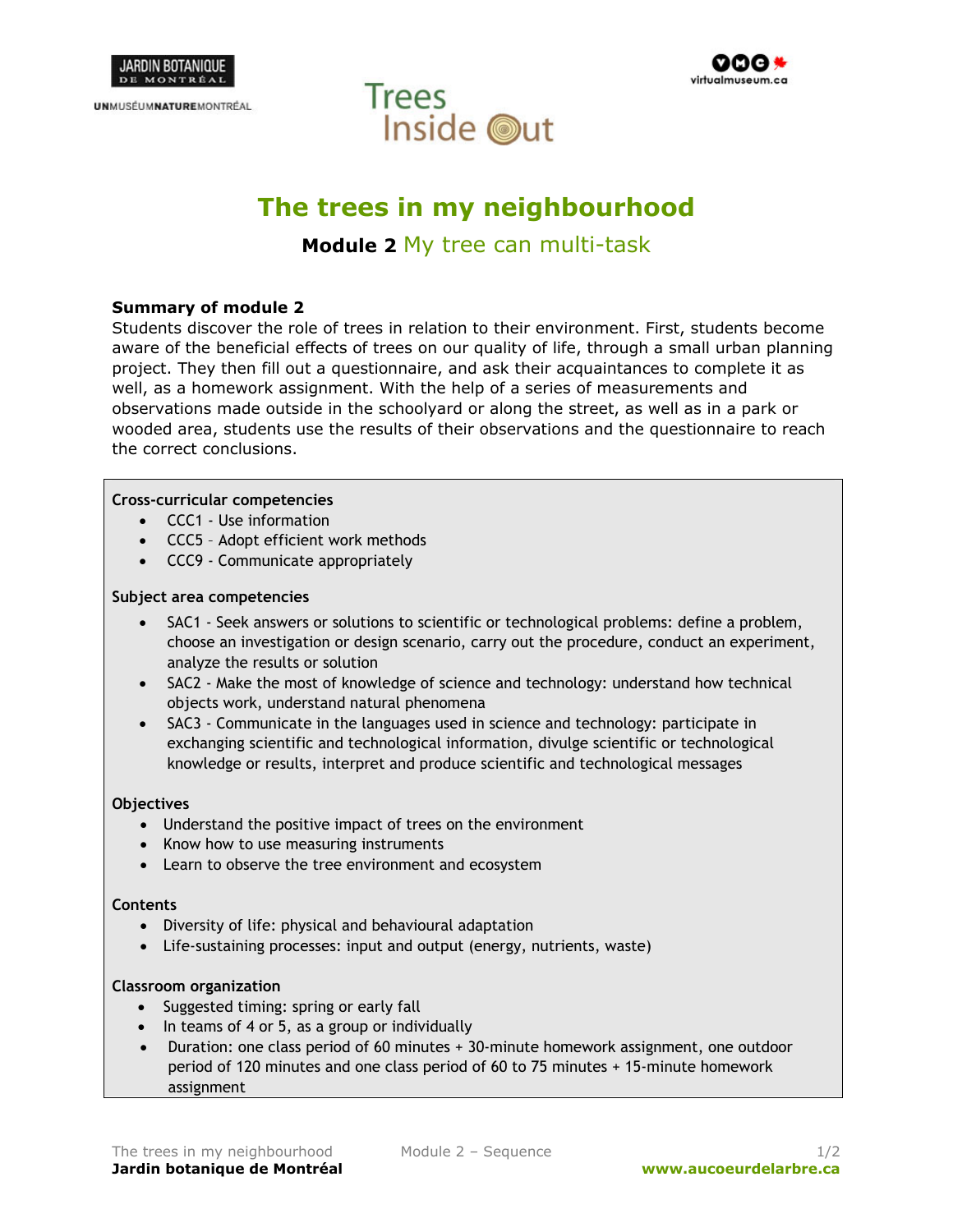# **Sequence of activities for Module 2**

# • **Activity 1:** *A tree in my yard* **- 60 minutes – in class + 30-minute homework assignment**

 Students complete an urban design plan by adding trees. They justify their choices during a discussion session, examining the advantages and disadvantages of trees in an urban environment. They draw conclusions regarding the beneficial effects of trees on quality of life. Subsequently, they complete a questionnaire that they administer to their circle of acquaintances as a homework assignment. The results of this questionnaire will be used in Activity 3.

# • **Activity 2:** *A tree to measure* - **120 minutes – outdoors (schoolyard and woods)**

 Students take a series of measurements and note observations made around trees in the schoolyard or along the street near the school, and in a park or woods. They learn to estimate the height of a tree, measure its circumference, take temperature readings, observe biodiversity, etc. The results will be used in Activity 3.

• **Activity 3:** *Happiness… under a tree!* **- 60 to 75 minutes in class + 15-minute homework assignment** 

Students use the observations and data collected in Activities 1 and 2. They calculate the average diameter and height of trees. By comparing the results obtained at the two locations studied, they realize the impact of trees on different environmental factors. As a homework assignment, they evaluate total biomass, and then the quantity of carbon stored in a tree.

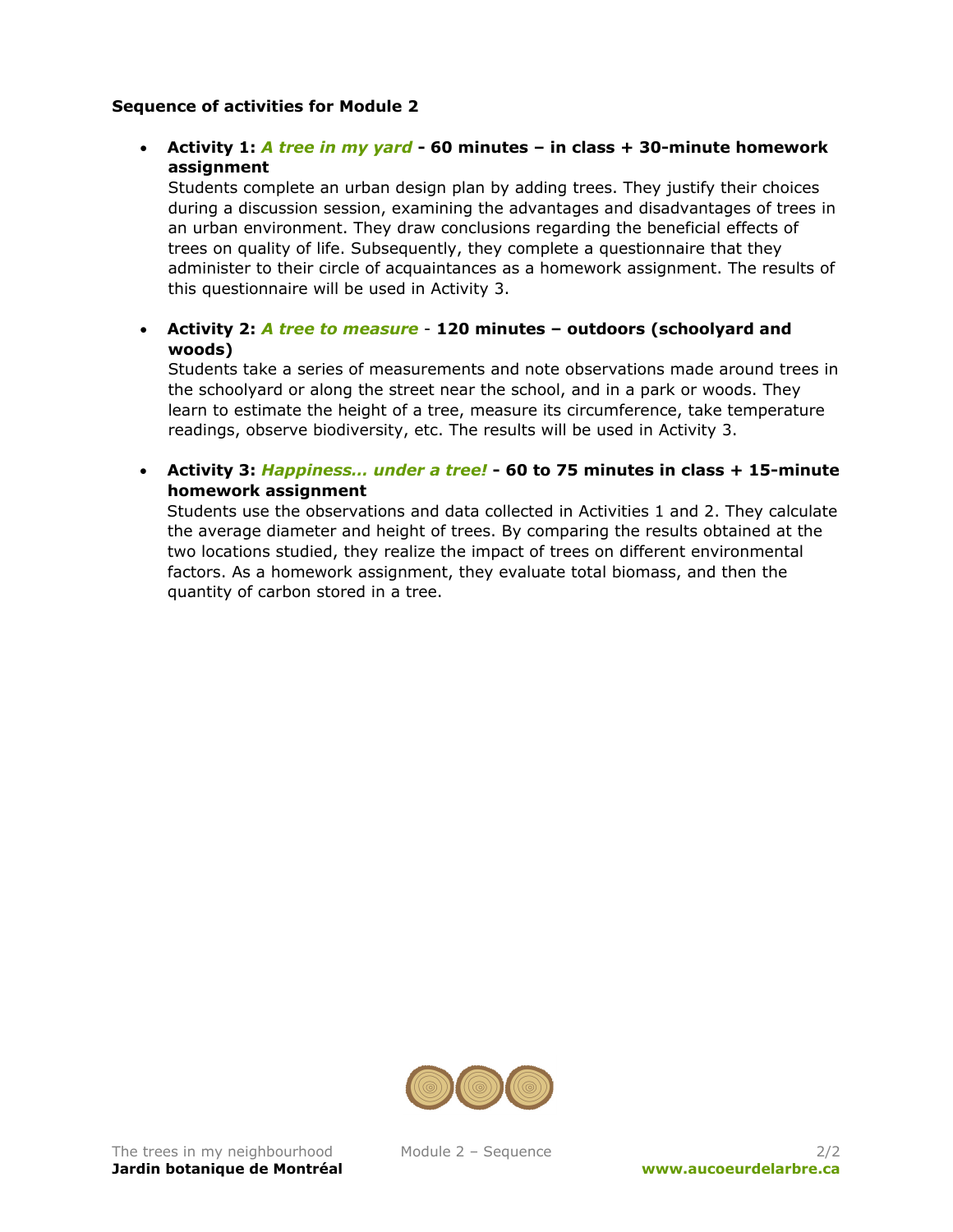**Teacher Activity 1**

> **Trees** Inside

#### **Summary**

Students complete an urban design plan by adding trees. They justify their choices during a discussion session, examining the advantages and disadvantages of trees in an urban environment. They draw conclusions regarding the beneficial effects of trees on quality of life. Subsequently, they complete a questionnaire that they administer to their circle of acquaintances as a homework assignment. The results of this questionnaire will be used in Activity 3.

#### **Classroom organization**

60 minutes – in class – as a group, in teams of 4 or 5 and individually 30 minutes – homework assignment

|  | <b>Material required</b> |
|--|--------------------------|

| Worksheet title     | <b>Contents</b>                                                      | <b>Quantity/User</b> |
|---------------------|----------------------------------------------------------------------|----------------------|
| Concepts            | The urban forest                                                     | 1 teacher            |
| Answer key 1        | Answers to Experiment 1 worksheet                                    | 1 teacher            |
| Answer key 2        | Answers to Experiment 2 worksheet                                    | 1 teacher            |
| <b>Experiment 1</b> | Urban design plan to be completed*                                   | 1 per team           |
| <b>Experiment 2</b> | Questionnaire to fill out and<br>administer as a homework assignment | 3 per student        |

#### **Step-by-step procedures**

- Present the urban design plan to be completed (Experiment 1 worksheet). Explain that urban planners and landscape architects follow precise criteria when planting trees in cities.
- Ask students to complete the urban design plan (Experiment 1 worksheet) by discussing with their team what criteria justify the choices of planting site and genus of tree to be planted there.
- Assess the progress of each team and ask teams to justify their choices.
- Present an ideal design (Answer key to Experiment 1 worksheet) and provide a more detailed explanation of the choices an urban planner would make.
- Have the students fill out the questionnaire (Experiment 2 worksheet) in order to find out whether they appreciate trees and for what reasons.

Ask the students to administer the questionnaire (Experiment 2 worksheet) to their circle of acquaintances as a homework assignment, and to bring the answers to the next session (for Activity 3).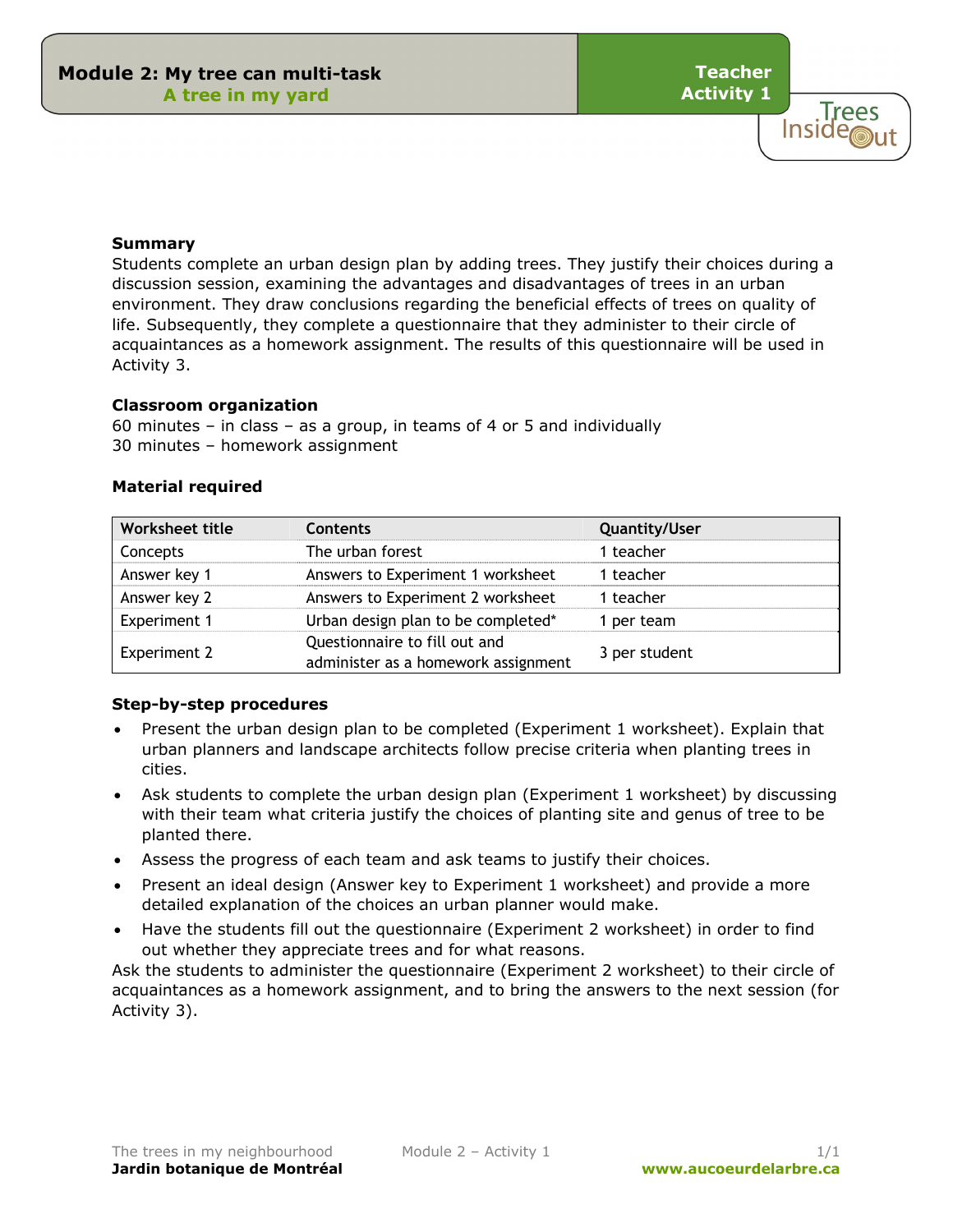**Teacher Activity 2**



### **Summary**

Students take a series of measurements and note observations made around trees in the schoolyard or along the street near the school, and in a park or woods. They learn to estimate the height of a tree, measure its circumference, take temperature readings, observe biodiversity, etc. The results will be used in Activity 3.

### **Classroom organization**

120 minutes outdoors (location 1: the schoolyard or street - location 2: a park or woods close to the school) – the entire class and in teams of 4 or 5 students. The duration may vary according to the distance between the two locations used for observation.

### **Material required**

- 1 thermometer per team
- 1 measuring tape per team
- 1 sheet of graph paper per team

Coloured ribbon to allow identification of the trees (one color per team)

| Worksheet title | <b>Contents</b>                                                     | Quantity/User            |
|-----------------|---------------------------------------------------------------------|--------------------------|
| Concepts        | The urban forest                                                    | 1 teacher                |
| Tool            | Identification key                                                  | 1 teacher and 1 per team |
| Experiment 3    | Inventory and observations to be<br>assembled during the experiment | 8 per team               |

### **Preparation**

### 30 minutes

Identify eight trees per team using the coloured ribbon (1 colour per team): four in the schoolyard or along the street near the school, and four in a park or woods.

### **Step-by-step procedures**

• Divide the students into teams

Location 1: the schoolyard or street

- On the site, distribute 8 copies of the **Experiment 3 worksheet** and the identification key (**Tool worksheet**) to each team.
- Review how to use the identification key (see Module  $1 -$  Activity 3).
- Define the boundaries of the zone that each team will explore.
- Help students to fill out the **Experiment 3 worksheet** by teaching them the methods for estimating the height and circumference of the tree (see the **Experiment 3 worksheet**)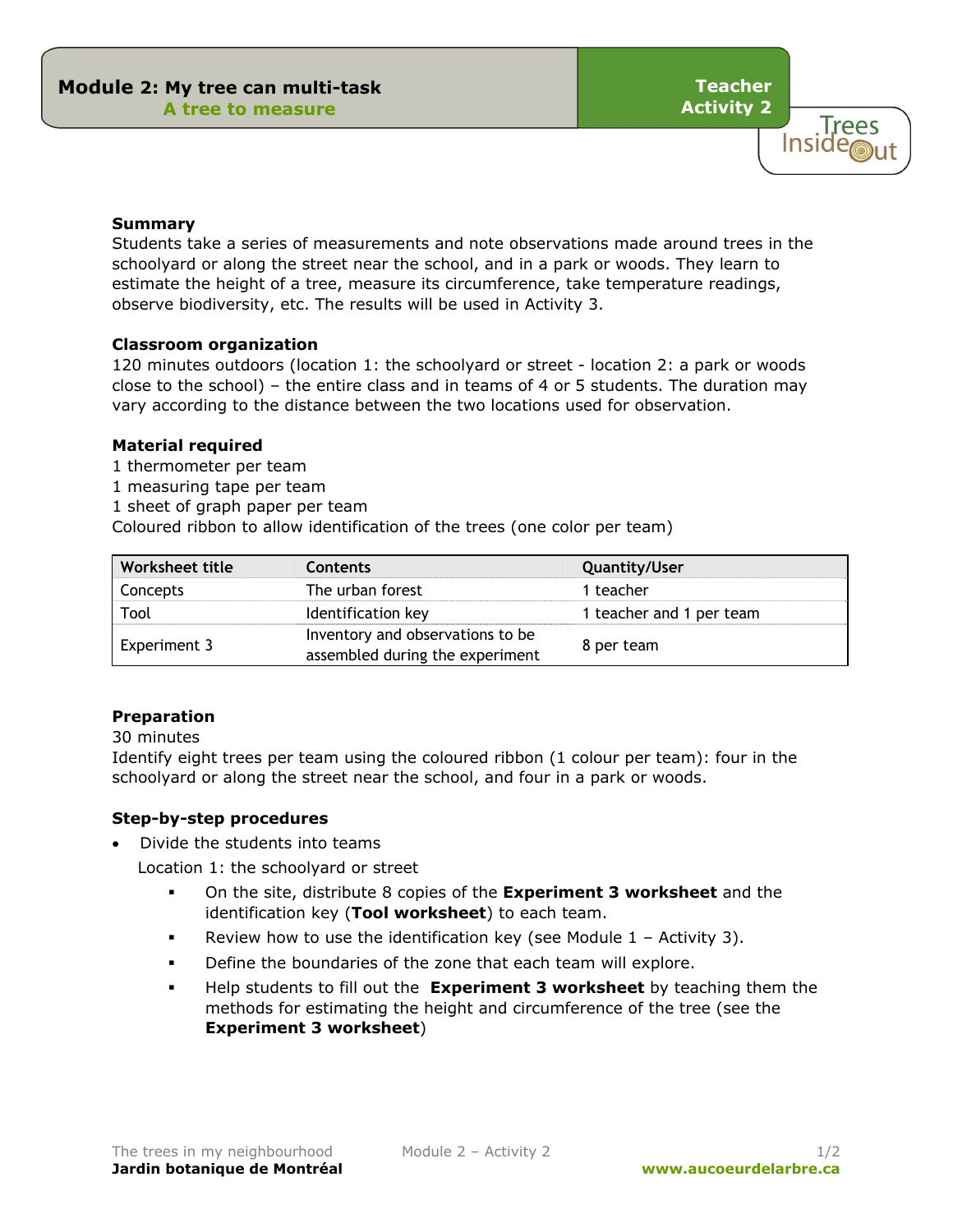Location 2: park or woods

- Define the boundaries of the zone that each team will explore.
- Complete the rest of the **Experiment 3 worksheet.**
- Back in class, summarize:

> *Location 1 did not resemble Location 2, and, at first glance, the measurements taken seem different too.* 

- Start a debate on the differences between the two habitats, and encourage students to formulate hypotheses.
- Suggest that students analyze results in class during the next session. Collect the **Experiment 3 worksheets**, and ask students to bring back the questionnaires completed at home after Activity 1.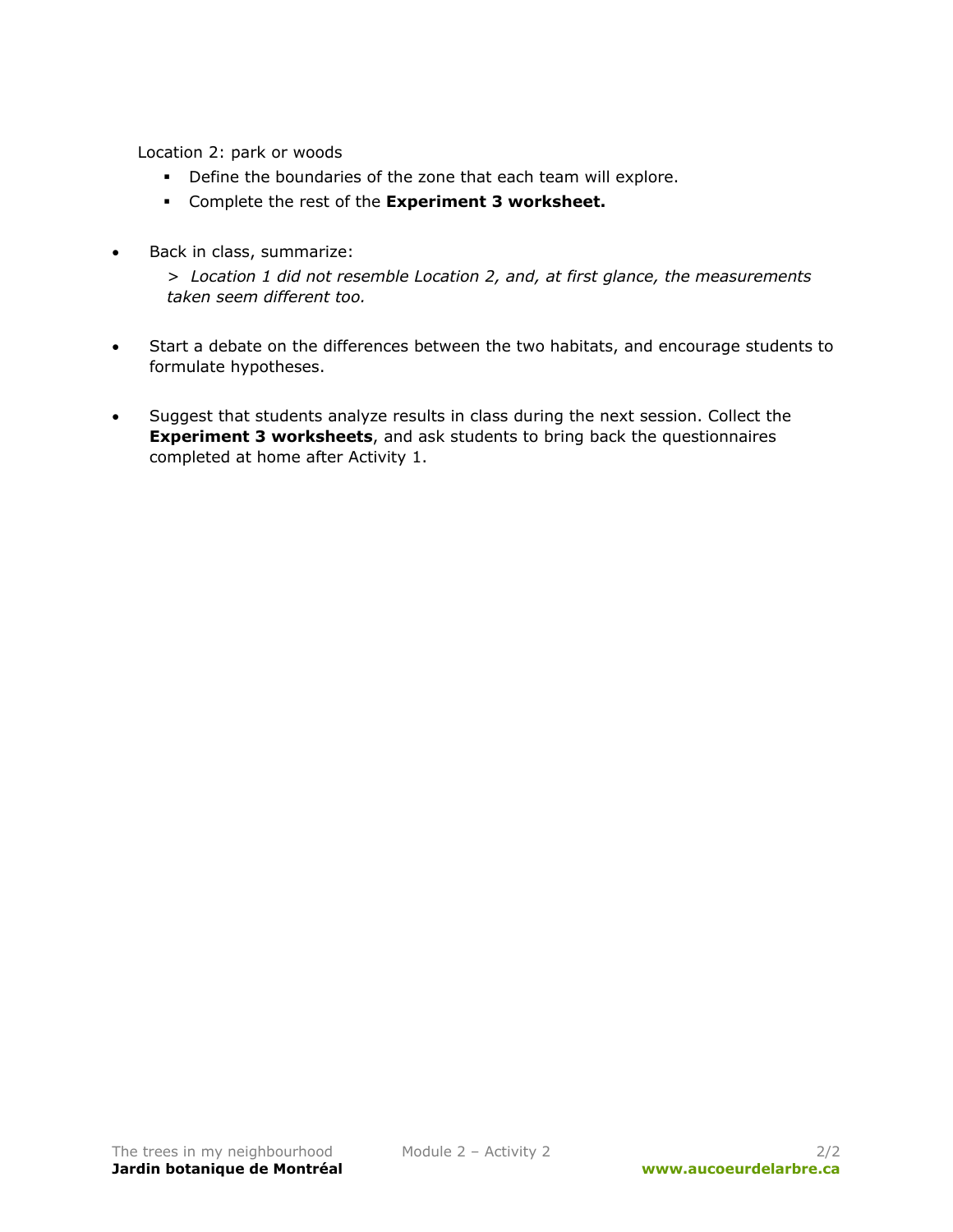**Teacher Activity 3**

**Trees** 

**Inside** 

#### **Summary**

Students use the observations and data collected in Activities 1 and 2. They calculate the average diameter of trees, and then evaluate the quantity of carbon stored. By comparing the results obtained at the two locations studied, they realize the impact of trees on different environmental factors.

#### **Classroom organization**

60 to 75 minutes in class – in teams of 4 or 5 students + 15-minute homework assignment

### **Material required**

1 calculator per student

1 computer with internet access (at school or at home)

| Worksheet title     | Contents                                                           | <b>Quantity/User</b>       |
|---------------------|--------------------------------------------------------------------|----------------------------|
| Concepts            | The urban forest                                                   | 1 teacher                  |
| Answer key 4        | Answers to Experiment 4 worksheet                                  | 1 teacher                  |
| <b>Experiment 2</b> | Questionnaires completed as a<br>homework assignment in Activity 1 | Filled out by each student |
| Experiment 3        | Inventory and observations already<br>assembled for the experiment | Filled out by each student |
| <b>Experiment 4</b> | Use the data from the questionnaire<br>and the experiment          | 1 per student              |

### **Step-by-step procedures**

- Summarize what was accomplished during Activity 2 outdoors.
- Explain that, ideally, different tree species are selected for plantation along streets, first for aesthetic reasons (variety of colors and gradual leaf fall in autumn) but also to limit the impact on the landscape if a disease were to decimate the trees of a particular species. A diversified landscape also increases the species of wildlife present on the street.
- Explain that certain trees are younger than others because they have replaced trees that were cut down or that fell during storms. These younger trees do not yet provide all the same services the older ones are able to. Among fully-grown trees, some have developed better than others. Not all trees have the same appearance. For example, some have a damaged crown or are crooked. Conditions such as light intensity, space to grow and weather since plantation can explain such differences.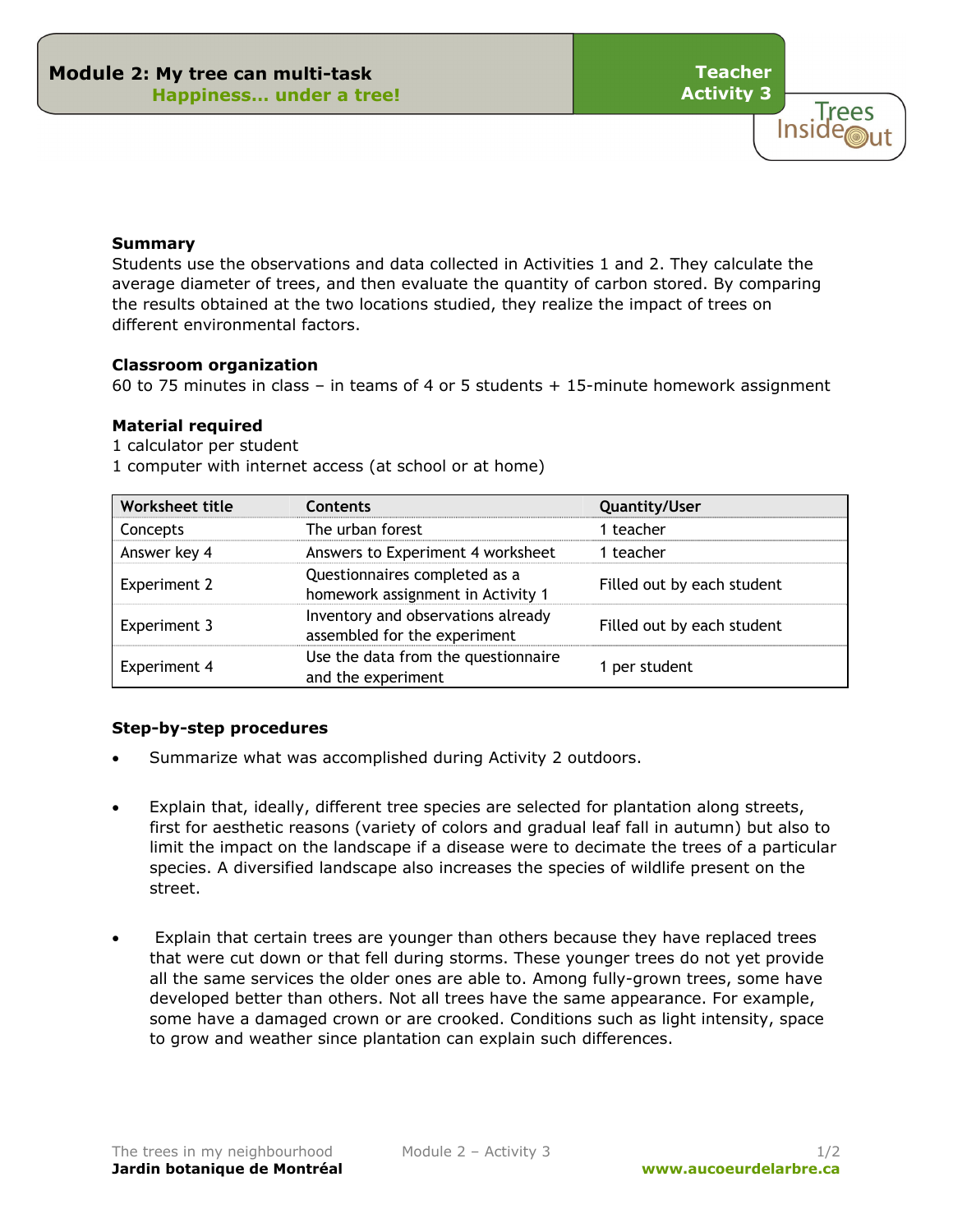- Explain that the average size of the leaves of a tree reflects its evapotranspiration rate. To limit this phenomenon when sunshine, temperature or wind could cause the leaf to dry out, the tree reduces its evapotranspiration. One adaptive strategy involves producing smaller leaves. However, the tree also has other strategies: closing stomata, allowing leaves to fall…
- Review students' knowledge of photosynthesis.
- Break the class up into teams again, and ask them to fill out the **Experiment 4 worksheet**. To get started, redistribute the completed **Experiment 3 worksheets** to the teams. Ask students to take out their completed questionnaires (**Experiment 2 worksheet**).
- Review the points in questions 11 and 12 of the **Experiment 4 worksheet** as a conclusion: the influence trees have on different environmental components.
- As a homework assignment (or in class) ask students to answer questions 13 and 14 of the **Experiment 4 worksheet** and to bring their answers to the next session. Then assess their answers and summarize the role of trees as a carbon sink.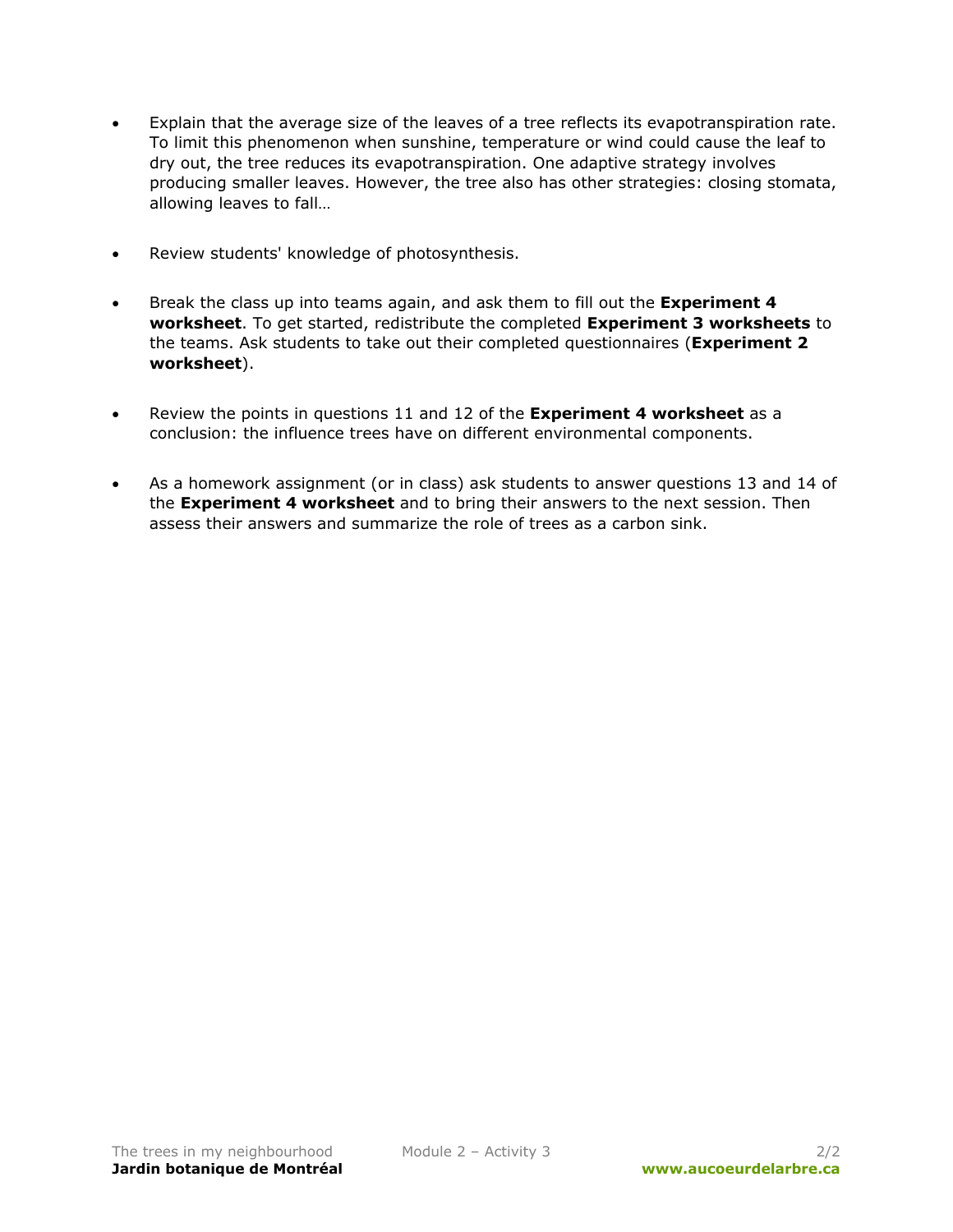**Answer key 1**



**NOTE for TEACHERS : This activity is available for 4 different landscapes in an online interactive format in the following section of the [Trees Inside Out](http://wwww.aucoeurdelarbre.ca/) virtual exhibit : Branching Out > Games > The trees in my neighbourhood. Criteria useful for tree placement:** 

- o **Big trees should not be planted close to buildings and utilities.**
- o **Some trees are liked for their characteristics (fruits, foliage, etc.)**
- o **Trees must be hardy**
- o **Etc.**



### **Hurrah for the trees in the schoolyard!**

**A true source of creativity and inspiration, their shadows are nice, they offer meeting points, divide the play areas, contribute to the identity of the school and to the well-being of all those who attend the school.**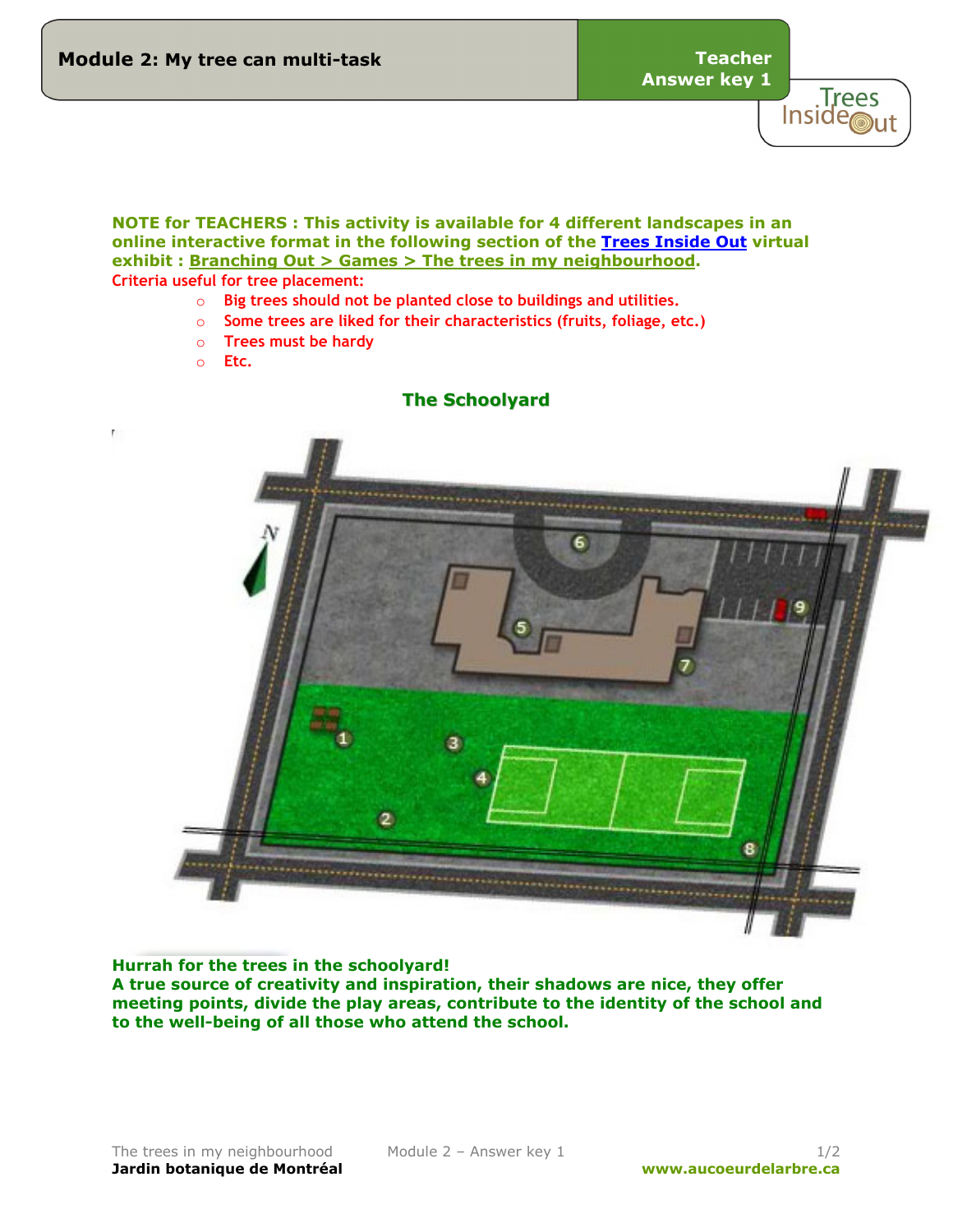

10

| <b>Species</b>                                          | <b>Description</b>                                                                  | <b>Landscaping appeal &amp; problems</b>                                                                                                                               |
|---------------------------------------------------------|-------------------------------------------------------------------------------------|------------------------------------------------------------------------------------------------------------------------------------------------------------------------|
| White cedar<br>Thuja<br>occidentalis                    | Height: 12 m<br>Width: 4 m<br>Sun or partial<br>shade<br>Spacing: 4 m               | Landscaping appeal: Stays green year round.                                                                                                                            |
| Hoopsi Colorado<br>spruce<br>Picea pungens<br>'Hoopsii' | Height: 6 m<br>Width: 4 m<br>Sun.<br>Spacing: 4 m                                   | Landscaping appeal: Silvery-blue needles,<br>reddish-purple cones in spring.                                                                                           |
| <b>Amur</b> maple<br>Acer tataricum                     | Height: 6 m<br>Width: 6 m<br>Sun or partial<br>shade<br>Spacing: no<br>restrictions | Landscaping appeal: Leaves dark green on top<br>and pale green underneath, yellow to bright red<br>in autumn. Persistent fruits in autumn.                             |
| <b>American</b><br>hornbeam<br>Carpinus<br>caroliniana  | Height: 8 m<br>Width: 7 m<br>Sun, partial shade<br>or shade.<br>Spacing: 4 m        | Landscaping appeal: Yellow, orange and scarlet<br>red foliage in autumn.<br>Care: poor tolerance to deicing salts and soil<br>compacting.                              |
| Gingko<br>Gingko biloba                                 | Height: 20 m<br>Width: 8 m<br>Sun or partial<br>shade<br>Spacing: 7.5 m             | Landscaping appeal: Leaves unique to its<br>genus, golden-yellow in autumn. Disease free.<br>Care: Be sure to plant a male specimen, as<br>females bear smelly fruits. |
| Silver linden<br>Tilia tomentosa                        | Height: 15 m<br>Width: 9 m<br>Sun or partial<br>shade<br>Spacing: 7.5 m             | Landscaping appeal: Highly scented flowers<br>(honey-scented) in summer. Appreciated for the<br>shade it provides.<br>Care: May host aphids producing honeydew.        |
| <b>Yellow birch</b><br>Betula<br>alleghaniensis         | Height: 20 m<br>Width: 15 m<br>Sun or partial<br>shade<br>Spacing: 12.5 m           | Landscaping appeal: Tree emblem of Quebec.<br>Golden bark, yellow leaves in autumn.                                                                                    |
| <b>Baobab</b><br>Adansonia<br>digitata                  | Height: 20 m<br>Width: 22.5 m<br>Sun<br>Spacing: 25 m<br>Origin: Africa             | Landscaping appeal: Very large scented flowers.<br>Care: Needs a warm environment.                                                                                     |

Under 2 power lines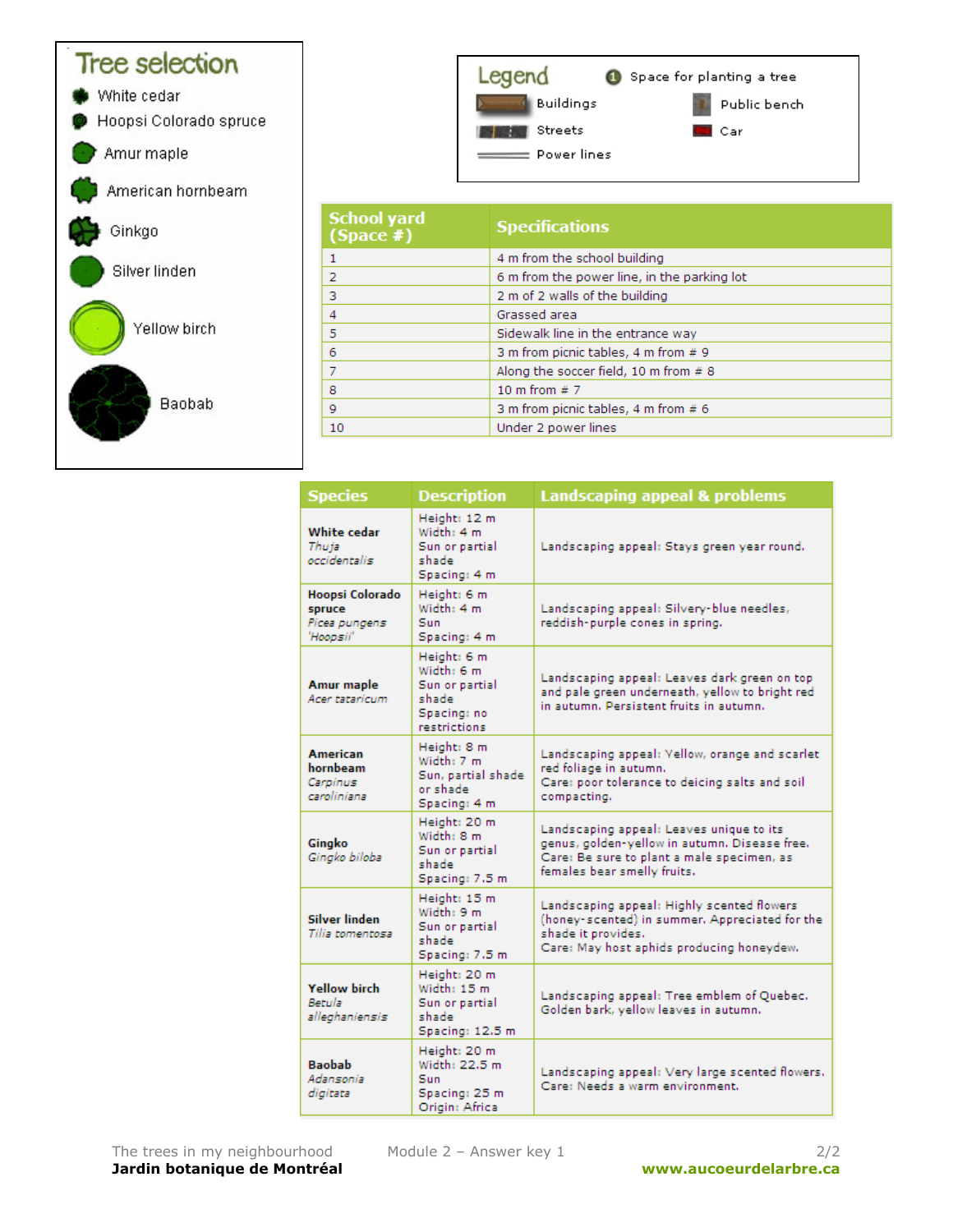# **Module 2: My tree can multi-task**



### **Questionnaire with sample answers**

- a. How would you describe your street? A very wide street with many trees and moderate car traffic.
- b. What do you like about your street? The trees on both sides actually meet high over the street in the summertime.
- c. What don't you like about your street? The cars, traffic and lack of parking.
- d. What improvements would you like to make to your street? Put in speed bumps to slow down the traffic.
- e. Are there trees in front of your house? Yes If yes, how long do you think they have been there? For more than 25 years.
- f. Do you appreciate having trees on your street? Very much.
- g. What advantages are there to having trees? They provide shade. They filter the air. They make the street beautiful. They smell good. They shield us from the rain.
- h. What are the disadvantages of having trees? Their leaves fall all over the street and the cars. Sometimes they make too much shade. They can lose branches during storms.
- i. Would you like to have more trees on your street? Not necessarily.
- j. Would you like to have a tree or more trees in front of your house? There are already enough.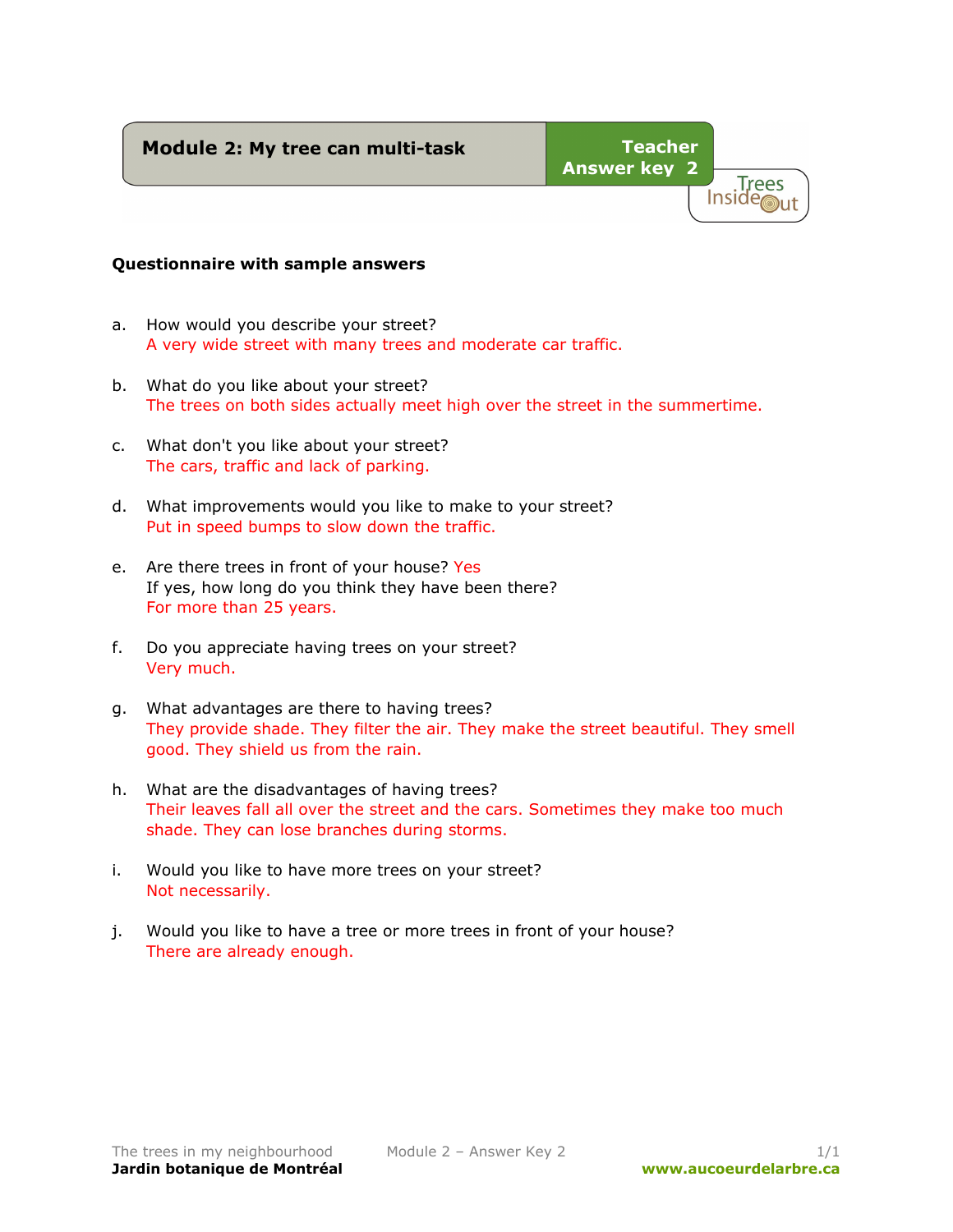| Module 2: My tree can multi-task | <b>Teacher</b><br><b>Concepts</b> | Trees |
|----------------------------------|-----------------------------------|-------|
|                                  |                                   |       |

# **The urban forest**

The urban forest comprises all the trees of a city, those in green spaces, on vacant lots and on private property. Although the urban forest only represents a tiny percentage of Canada's forest cover, it nonetheless plays a very important environmental role, since almost 80% of the population lives in urban areas.

Trees make a great contribution to our environment, and most cities have adopted strategic plans to protect them and establish their value. The territory of the city of Montreal, excluding the municipalities that demerged in 2006, includes about 675,000 public trees (trees along the street, on city-owned wooded land and in parks – excluding nature parks), valued at about \$700 million.

What services can trees provide to the community?

- Trees provide oxygen through photosynthesis. According to Tree Canada, a mature tree can provide the daily oxygen requirements for four individuals.
- Trees also help to clean the air. They can absorb up to 7,000 dust particles per litre of air.
- Photosynthesis enables trees to act as a carbon sink, and helps combat global warming. An adult tree sequesters an average 2.5 kg of carbon per year. It takes about 500 trees to compensate for the  $CO<sub>2</sub>$  emissions of a single car driven 20,000 km per year.
- By providing shade and releasing water through evapotranspiration, trees help cool the atmosphere and counter the effect of urban heat islands. On average, a treelined street will be 3 to 5 °C cooler in the summertime.
- Electricity consumption in a house shaded by trees is 10 to 15  $%$  less than that of a house exposed to the sun.
- Trees also help absorb noise.
- Trees provide food and shelter to many animals, increasing biodiversity by their very presence.
- Trees retain groundwater and impede erosion. During a storm, they can act as holding tanks, thereby diminishing the risk of flooding.

Trees are also part of our collective heritage and memory. And, they have a positive impact on our psychological well-being.

# **To learn more, see the virtual exhibit [Trees Inside Out](http://www.aucoeurdelarbre.ca/)**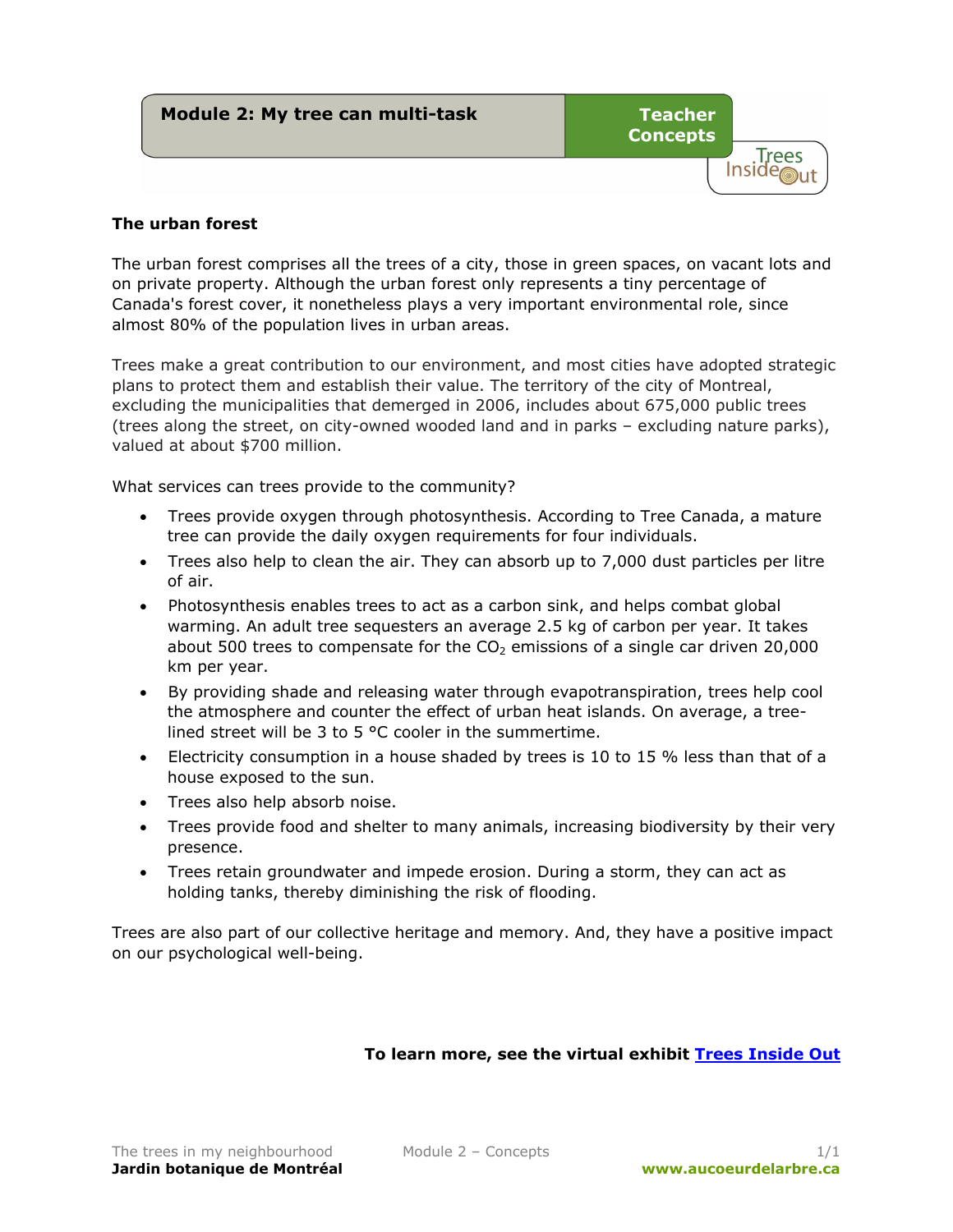**Module 2: My tree can multi-task Teacher Answer key 4**  Trees<br>Inside

# **Answer key to Experiment 4 worksheet**

| $Group n^{\circ}:\_\_\_\_\_\_\_\_\_\_\_\_\_\_$ |  |
|------------------------------------------------|--|

### **Introduction**

During an outdoor activity, you completed inventory and observation worksheets (**Experiment 3 worksheet**) for eight trees in two separate locations. You also administered a questionnaire to several individuals. Collect all this information, and answer the following questions.

# **1. What trees have you observed? Complete the chart below according to the results noted in question 1 of the Experiment 3 worksheets.**

|                                    | Tree n' | Genus                |
|------------------------------------|---------|----------------------|
|                                    |         | Sample answer: maple |
| <b>Location 1</b>                  |         |                      |
| Schoolyard or street               |         |                      |
|                                    |         |                      |
| <b>Location 2</b><br>Park or woods |         |                      |
|                                    |         |                      |
|                                    |         |                      |
|                                    |         |                      |

- **2. How many different species did you observe in total? Answer:** \_\_\_\_\_
- **3. Why was the decision made to plant different species along the street? Check the answers that seem accurate to you:**
	- a. For aesthetic reasons (colors and shapes) X
	- b. For gradual leaf fall in autumn X
	- c. To limit water use
	- d. To limit the impact of diseases that decimate trees X
	- e. To discourage the presence of animals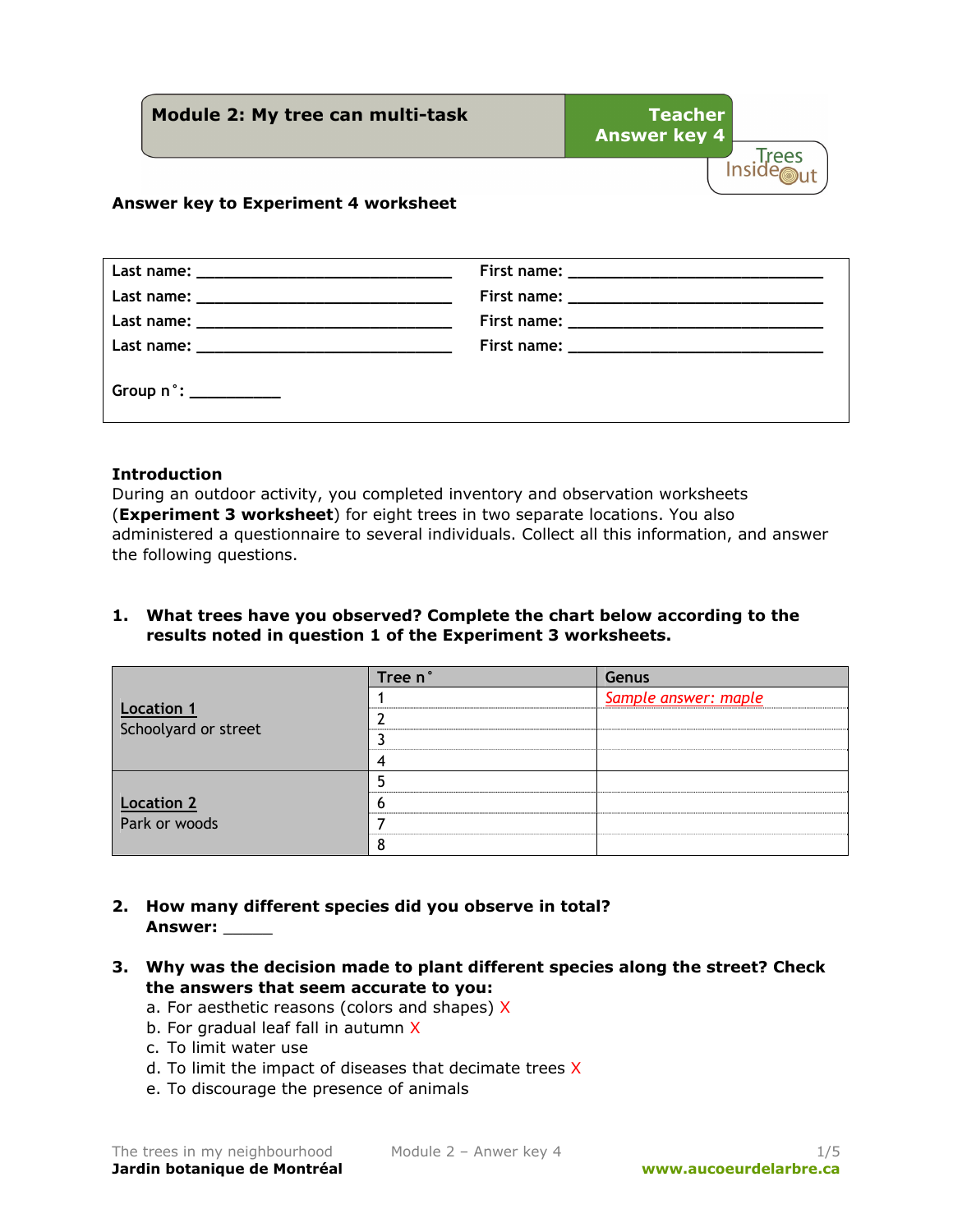# **4. Report the height and circumference of each tree in the chart below, and calculate the average height and diameter.**

### **Method:**

- To calculate the diameter, divide the circumference by 3.14.
- To calculate the average height, total the height measurements and divide by the number of trees.
- To calculate the average diameter, total the diameter measurements and divide by the number of trees.

|                                    | Tree n°        | Height (m) | Circumference<br>(cm) | Diameter (cm) |
|------------------------------------|----------------|------------|-----------------------|---------------|
| <b>Location 1</b>                  |                |            |                       |               |
| Schoolyard                         | $\overline{2}$ |            |                       |               |
| or street                          | 3              |            |                       |               |
|                                    | 4              |            |                       |               |
|                                    | Average        |            |                       |               |
|                                    |                |            |                       |               |
| <b>Location 2</b><br>Park or woods | Tree n°        | Height (m) | Circumference<br>(cm) | Diameter (cm) |
|                                    | 5              |            |                       |               |
|                                    | 6              |            |                       |               |
|                                    | 7              |            |                       |               |
|                                    | 8              |            |                       |               |
|                                    | Average        |            |                       |               |

# **5. Why are the trees not all the same height? Check the answers that seem accurate to you:**

- **a.** They were not all planted at the same time. X
- **b.** Some trees replaced fallen trees and are younger. X
- **c.** They are not all of the same species. X
- **d.** Some trees developed better because they have more space. X
- **e.** Some trees developed better because they were better protected from storms. X

# **6. The trees do not all have the same appearance. For example, some have a damaged crown or are crooked. How do you explain these differences? Check the answers that seem accurate to you:**

The differences can be due to:

- **a.** Light conditions X
- **b.** Pollinating insects
- **c.** Space to grow X
- **d.** Presence of a spring
- **e.** Weather since plantation X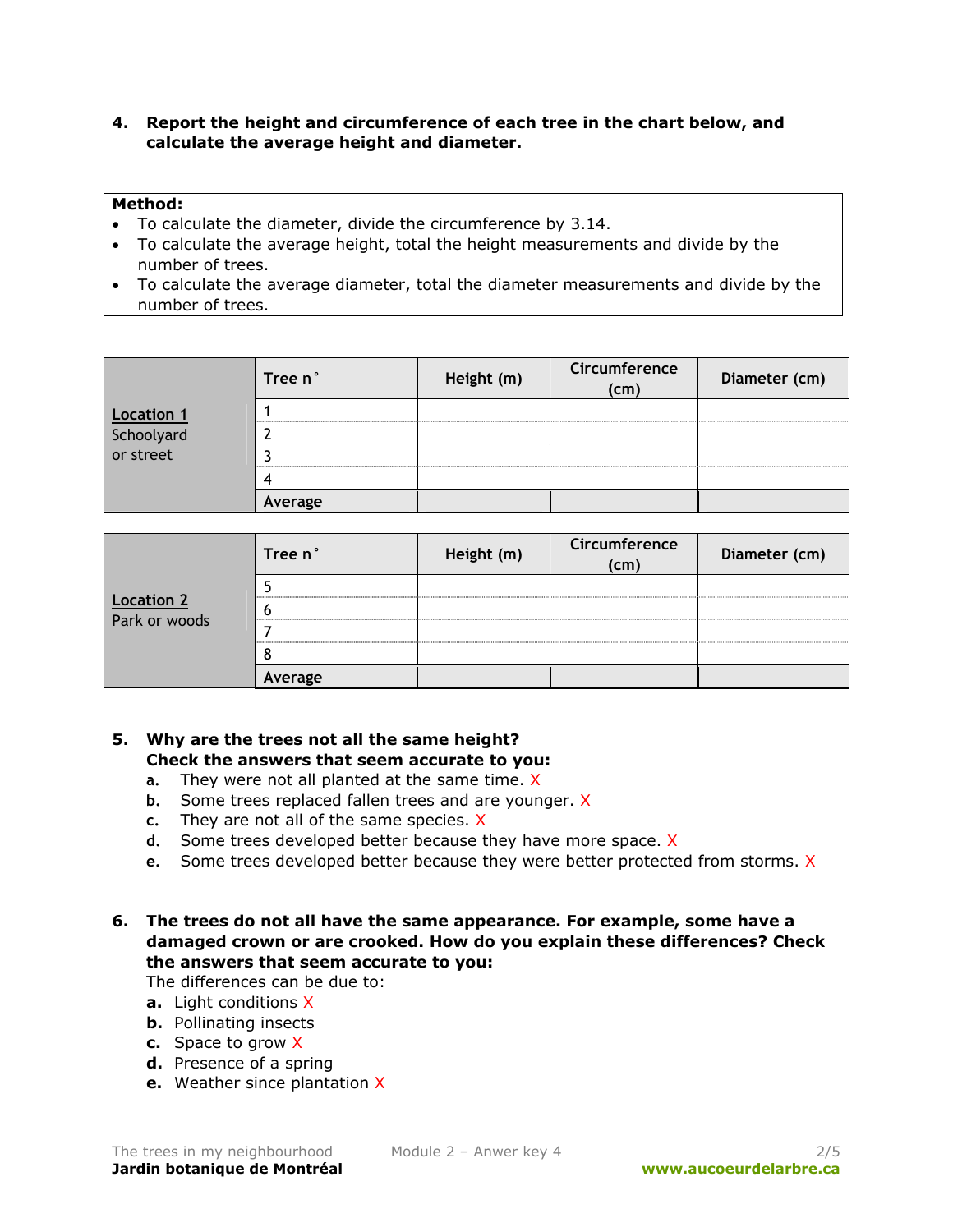**7. Compare the biodiversity around the trees by filling in the chart below and using the inventory and observation worksheets from question 7.** 

|                                           | Number of animal species<br>observed | Number of plant and fungi<br>species observed |
|-------------------------------------------|--------------------------------------|-----------------------------------------------|
| <b>Location 1</b><br>Schoolyard or street |                                      |                                               |
| <b>Location 2</b><br>Park or woods        |                                      |                                               |

### **In which location do you find the greatest biodiversity? Why?**

Sample answer: We find the greatest biodiversity in Location 2 because the trees provide shelter to many animals, in particular insects and birds, and there are more trees in the park than along the street.

- **8. In the charts below, report the temperature readings you noted during the outdoor activity for question 9 of your inventory and observation worksheets (Experiment 3 worksheet).** 
	- **a. Calculate the average temperature in the shade of a tree and the average temperature in the sun.**

| <b>Location 1</b><br>Schoolyard or street | Tree 1 | Tree 2 | Tree 3 | Tree 4 | Average |
|-------------------------------------------|--------|--------|--------|--------|---------|
| Temperature under tree $(°C)$             |        |        |        |        |         |
| Temperature in the sun $(°C)$             |        |        |        |        |         |

| <b>Location 2</b><br>Park or woods | Tree 5 | Tree 6 | Tree 7 | Tree 8 | Average |
|------------------------------------|--------|--------|--------|--------|---------|
| Temperature under tree $(°C)$      |        |        |        |        |         |
| Temperature in the sun $(°C)$      |        |        |        |        |         |

# **b. Is the temperature cooler in the shade of the tree or in the sun? In which location is the average temperature lowest? Can you deduce the role of the tree in this phenomenon?**

Sample answer: the temperature is cooler under the tree because the branches filter sunlight and offer shade. The average temperature is lower in Location 2 because there are more trees that contribute to cooling the ambient air.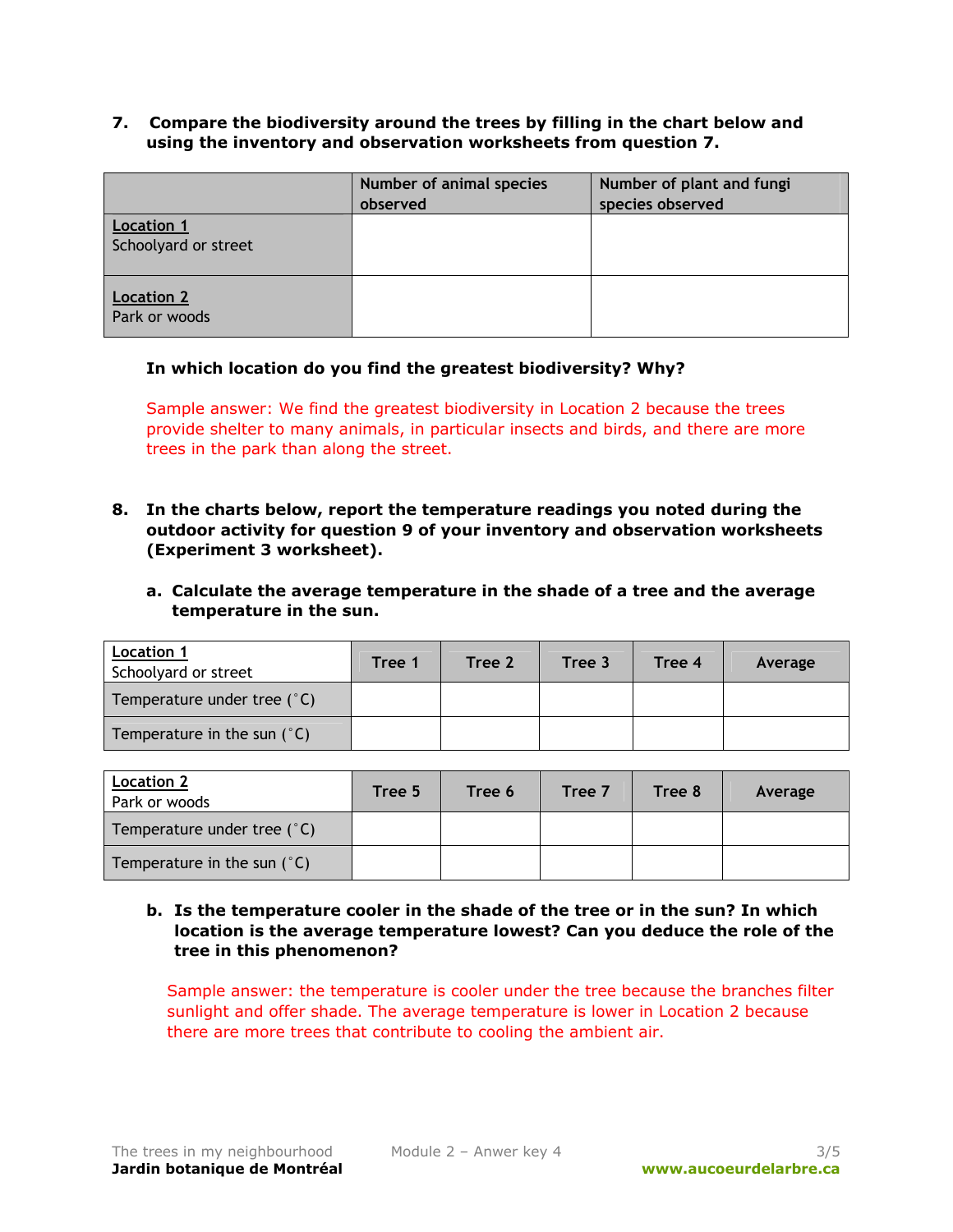**9.** A tree can help clean the air. It can absorb carbon dioxide (CO<sub>2</sub>) present in the **air and store it in its tissues. Through which biological process is this phenomenon – called carbon sequestration by scientists – made possible? In what form is the carbon stored?**

Sample answer: plants absorb  $CO<sub>2</sub>$  through photosynthesis. The carbon from  $CO<sub>2</sub>$  is then used to produce glucose, and stored in the form of cellulose.

# **10. Review the questionnaires that you had friends and neighbours fill out. How are trees perceived by citizens? What advantages and disadvantages do they see to the presence of trees on their street?**

Most people appreciate trees. They cool us in summer and shield us from wind. Even if there are dead leaves to rake in the fall, people appreciate trees because they make the landscape more beautiful and create a serene environment.

### **11. According to the answers you provided to the preceding questions, indicate the role of trees with regard to each of the following factors:**

Quality of life: Sample answer: The beauty and landscaping value of trees contribute to our psychological well-being

Air quality: Sample answer: Trees clean the air by capturing particles of pollution and by sequestering the carbon in  $CO<sub>2</sub>$ .

Temperature: Sample response: Trees cool the air temperature by providing shade.

Biodiversity: Sample response: Trees help increase urban biodiversity by offering animals shelter.

# **12. Can you think of other examples of the impact of trees on the environment that were not mentioned in this activity?**

Sample answer: We could have discussed the positive impact of trees with regard to humidity levels, soil erosion, water retention or protection from wind.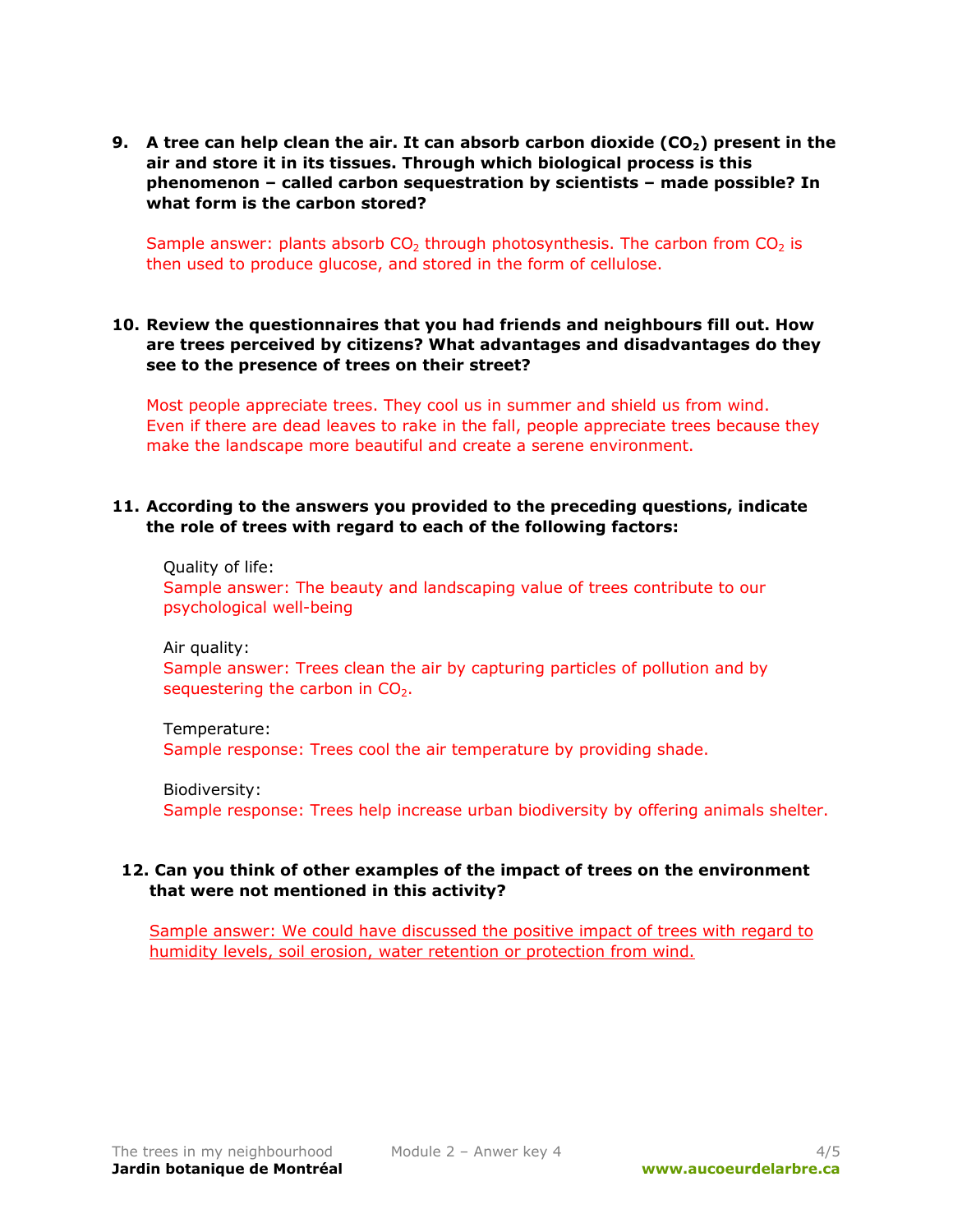# **As a homework assignment, or in class, if you have Internet access:**

- **13. Estimate the quantity of carbon gas stored in one of the trees you observed (refer to the appropriate worksheet) using the following method:** 
	- First you must calculate the total biomass of your tree:
	- a. Use the following Internet website: <http://www.cfl.scf.rncan.gc.ca/calculateurs-calculators/biomasse-eng.asp>
	- b. In the scrolling menu, choose the family of the tree you observed (conifer or leafy).
	- c. Enter its diameter and height, and then click on "calculate".
	- d. Add the biomass of the trunk, bark, branches and leaves of the tree (data provided on the website) to obtain the aboveground biomass.
	- e. To obtain the biomass of the tree roots, multiply the aboveground biomass by 0.26.
	- f. Calculate the total biomass:
		- *Total Biomass = Aboveground Biomass + Belowground Biomass*
	- g. Calculate the quantity of carbon your tree contains:

*Total Carbon = Total Biomass x 0.46* 

h. Convert this into equivalent  $CO<sub>2</sub>$ CO2 *Equivalent = Total Carbon / 0.27* 

# 14. A car emits approximately 149 g of CO<sub>2</sub> per kilometre. If this car's average **annual mileage is 20,000 km, how many of each of your trees would have to**  be planted to compensate for the CO<sub>2</sub> emissions of this car?

Sample calculation: Quantity of carbon sequestered by tree  $X = 400$  g of  $CO<sub>2</sub>$  Number of trees to plant to compensate for emissions for a one-year period =  $149 \times 20,000$  /  $400 = ...$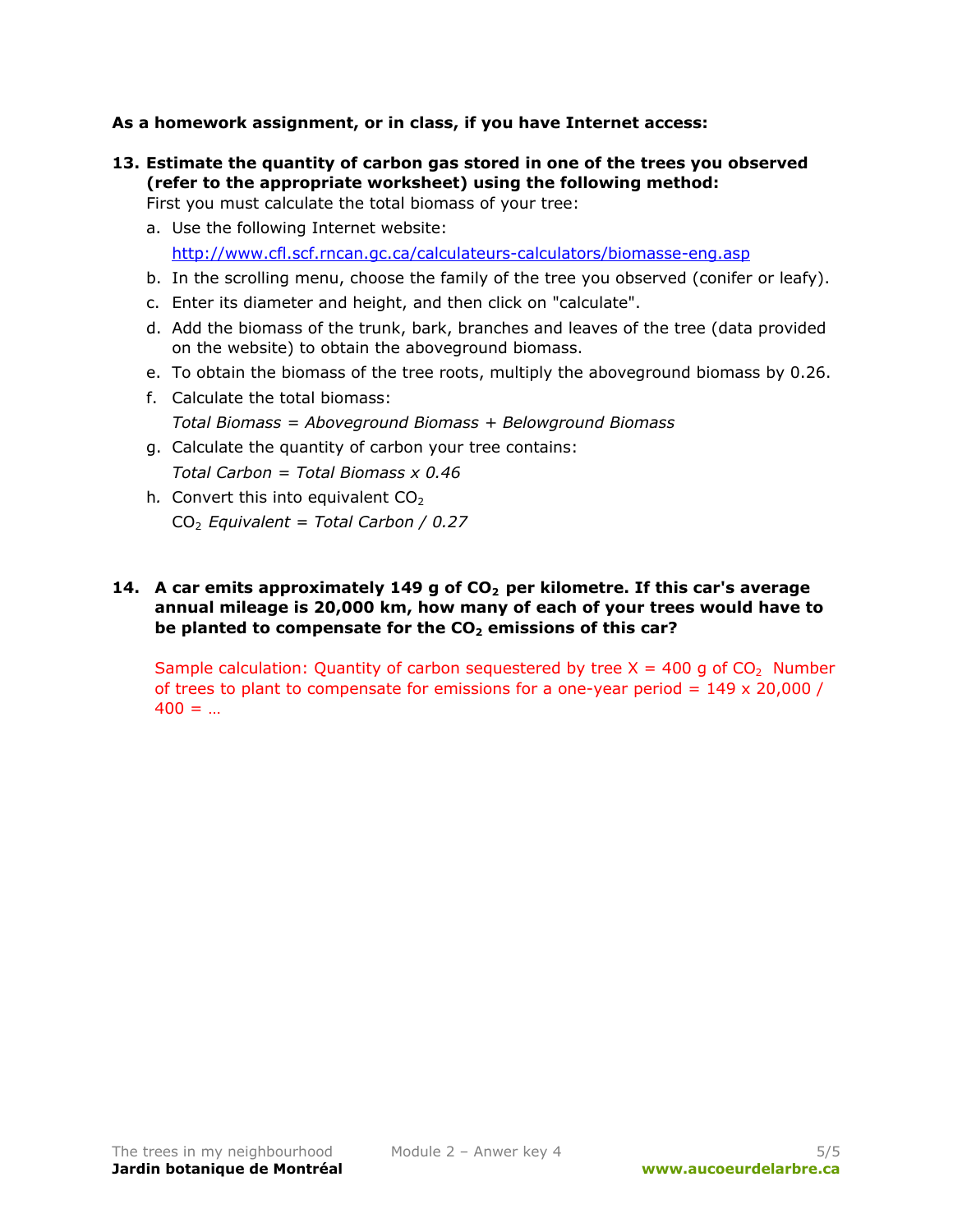

### **Introduction**

P.

Urban planners, landscape architects and horticulturists select trees for planting in an urban metropolis according to certain criteria.

Discover these criteria by first creating your own landscape design. Choose trees in the menu located below the landscaping plan and copy them onto the plan using the letter that identifies them.

#### **Criteria useful for tree placement:**

- o **Big trees should not be planted close to buildings and utilities.**
- o **Some trees are liked for their characteristics (fruits, foliage, etc.)**
- o **Trees must be hardy**
- o **Etc.**

# **The Schoolyard**



Your name: \_\_\_\_\_\_\_\_\_\_\_\_\_\_\_\_\_\_\_\_\_\_\_\_\_\_\_\_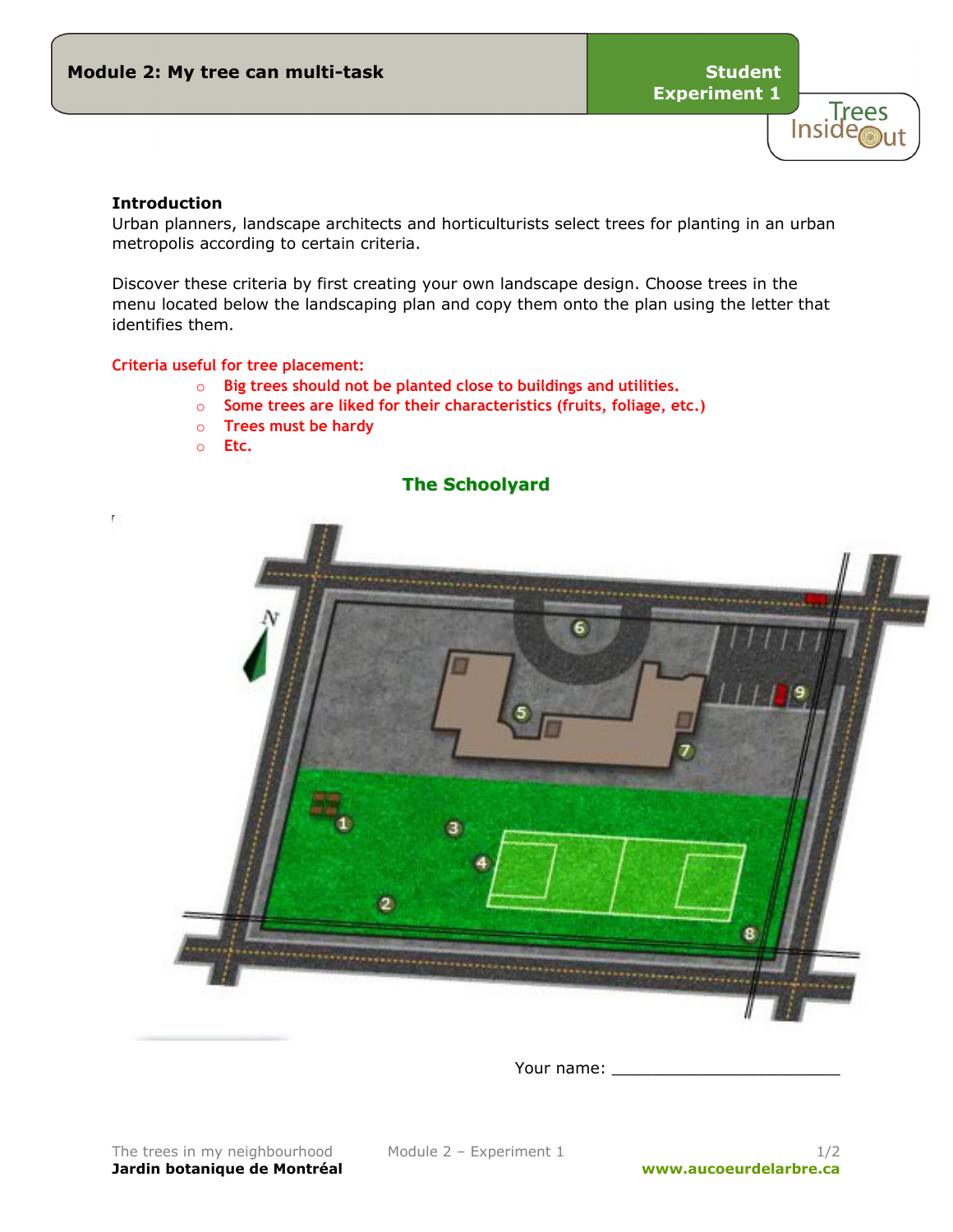



| <b>School yard</b><br>$(Space \#)$ | <b>Specifications</b>                       |
|------------------------------------|---------------------------------------------|
| 1                                  | 4 m from the school building                |
| 2                                  | 6 m from the power line, in the parking lot |
| 3                                  | 2 m of 2 walls of the building              |
| 4                                  | Grassed area                                |
| 5                                  | Sidewalk line in the entrance way           |
| 6                                  | 3 m from picnic tables, 4 m from # 9        |
| 7                                  | Along the soccer field, 10 m from # 8       |
| 8                                  | 10 m from $# 7$                             |
| 9                                  | 3 m from picnic tables, 4 m from # 6        |
| 10                                 | Under 2 power lines                         |

| <b>Species</b>                                          | <b>Description</b>                                                                  | <b>Landscaping appeal &amp; problems</b>                                                                                                                               |
|---------------------------------------------------------|-------------------------------------------------------------------------------------|------------------------------------------------------------------------------------------------------------------------------------------------------------------------|
| White cedar<br>Thuja<br>occidentalis                    | Height: 12 m<br>Width: 4 m<br>Sun or partial<br>shade<br>Spacing: 4 m               | Landscaping appeal: Stays green year round.                                                                                                                            |
| Hoopsi Colorado<br>spruce<br>Picea pungens<br>'Hoopsii' | Height: 6 m<br>Width: 4 m<br>Sun<br>Spacing: 4 m                                    | Landscaping appeal: Silvery-blue needles,<br>reddish-purple cones in spring.                                                                                           |
| Amur maple<br>Acer tataricum                            | Height: 6 m<br>Width: 6 m<br>Sun or partial<br>shade<br>Spacing: no<br>restrictions | Landscaping appeal: Leaves dark green on top<br>and pale green underneath, yellow to bright red<br>in autumn. Persistent fruits in autumn.                             |
| <b>American</b><br>hornbeam<br>Carpinus<br>caroliniana  | Height: 8 m<br>Width: 7 m<br>Sun, partial shade<br>or shade.<br>Spacing: 4 m        | Landscaping appeal: Yellow, orange and scarlet<br>red foliage in autumn.<br>Care: poor tolerance to deicing salts and soil<br>compacting.                              |
| Gingko<br>Gingko biloba                                 | Height: 20 m<br>Width: 8 m<br>Sun or partial<br>shade<br>Spacing: 7.5 m             | Landscaping appeal: Leaves unique to its<br>genus, golden-yellow in autumn. Disease free.<br>Care: Be sure to plant a male specimen, as<br>females bear smelly fruits. |
| <b>Silver linden</b><br>Tilia tomentosa                 | Height: 15 m<br>Width: 9 m<br>Sun or partial<br>shade<br>Spacing: 7.5 m             | Landscaping appeal: Highly scented flowers<br>(honey-scented) in summer. Appreciated for the<br>shade it provides.<br>Care: May host aphids producing honeydew.        |
| <b>Yellow birch</b><br>Betula<br>alleghaniensis         | Height: 20 m<br>Width: 15 m<br>Sun or partial<br>shade<br>Spacing: 12.5 m           | Landscaping appeal: Tree emblem of Quebec.<br>Golden bark, yellow leaves in autumn.                                                                                    |
| <b>Baobab</b><br>Adansonia<br>digitata                  | Height: 20 m<br>Width: 22.5 m<br>Sun<br>Spacing: 25 m<br>Origin: Africa             | Landscaping appeal: Very large scented flowers.<br>Care: Needs a warm environment.                                                                                     |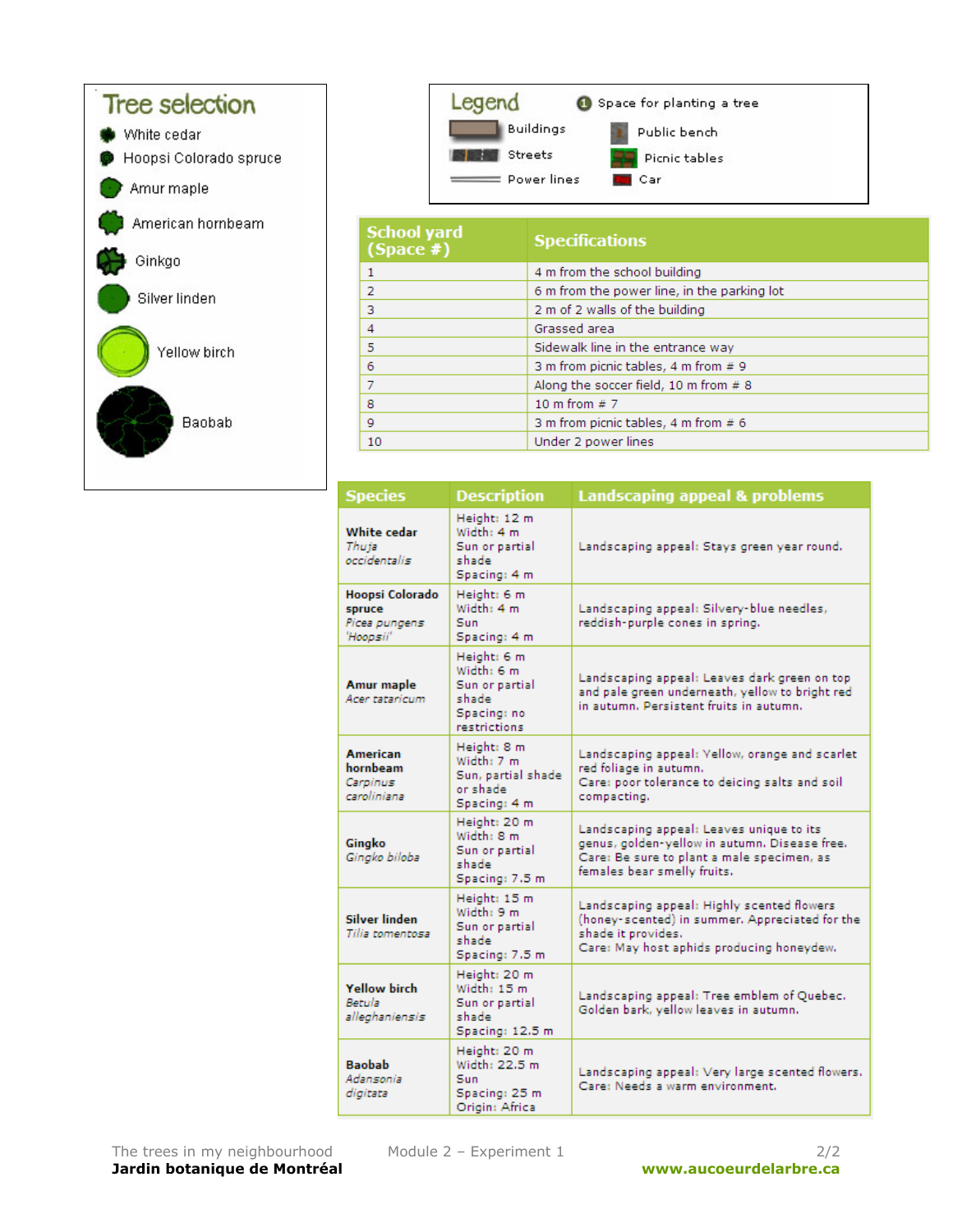**Trees** Inside<sub>out</sub>

# Questionnaire

- a. How would you describe your street?
- b. What do you like about your street?
- c. What don't you like about your street?
- d. What improvements would you like to make to your street?
- e. Are there trees in front of your house? If yes, for how long do you think they have been there?
- f. Do you appreciate having trees on your street?
- g. What advantages are there to having trees?
- h. What are the disadvantages of having trees?
- i. Would you like to have more trees on your street?
- j. Would you like to have a tree or more trees in front of your house?

Your name: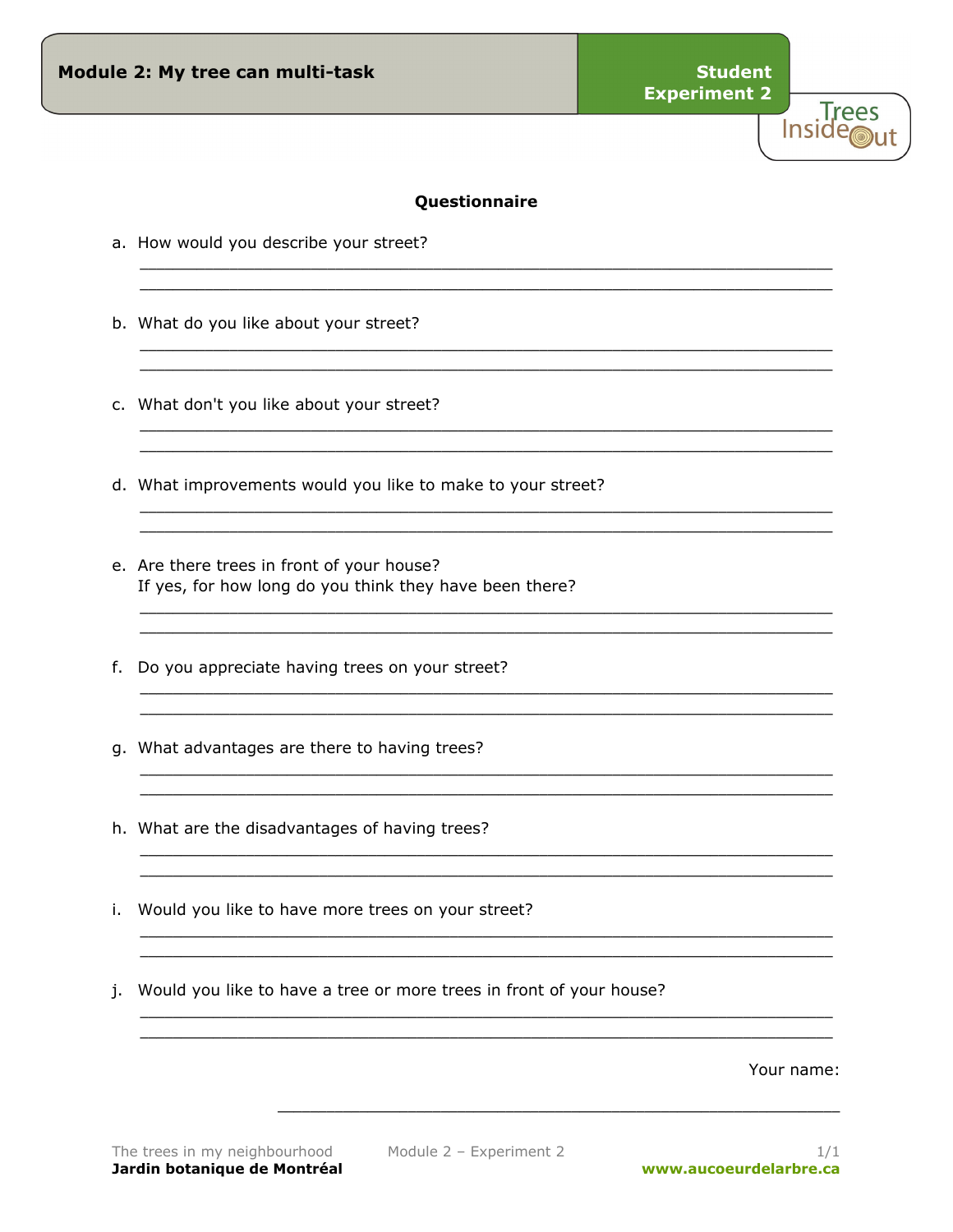| Module 2: My tree can multi-task                                                                               | <b>Student</b><br><b>Experiment 3</b>  |       |
|----------------------------------------------------------------------------------------------------------------|----------------------------------------|-------|
|                                                                                                                |                                        | irees |
|                                                                                                                | First name: __________________________ |       |
|                                                                                                                |                                        |       |
| Last name: Name and Solid Research and Solid Research and Solid Research and Solid Research and Solid Research |                                        |       |
|                                                                                                                |                                        |       |
|                                                                                                                |                                        |       |

# **Inventory and observation worksheet**

### **Introduction**

A tree is a living being that breathes, absorbs water and manufactures its own food through photosynthesis. Its lifestyle, like ours, develops in relation to the environment. Environmental factors influence tree growth, which in turn has an impact on these environmental factors. Discover more about these factors through this activity.

| Date of observation:            | $\vert$ Arbre N <sup>o.</sup> |
|---------------------------------|-------------------------------|
| <b>Location of observation:</b> |                               |

- **1. Identify the genus of the tree using the identification key provided (Tool worksheet).** 
	- Genus: \_\_\_\_\_\_\_\_\_\_\_\_\_\_\_
- **2. Estimate the number of trees of the same genus present at the observation site:** \_\_\_\_\_\_\_\_\_\_\_\_
- **3. Estimate the height and circumference of the tree trunk.**

#### **Method:**

To estimate the height of a tree, imagine a building several stories high in your neighbourhood. Estimate the height of the tree in stories. Given that on average, a story of a building measures 3m in height, convert the figure to metres by multiplying it by three.

To measure the circumference of a tree, take a tape measure and pass it around the trunk at 1.5 metres above the ground. Read the measurement in cm.

The tree measures approximately\_\_\_\_\_\_\_ metres in height, and possesses a trunk of \_\_\_\_\_\_\_\_ cm in circumference.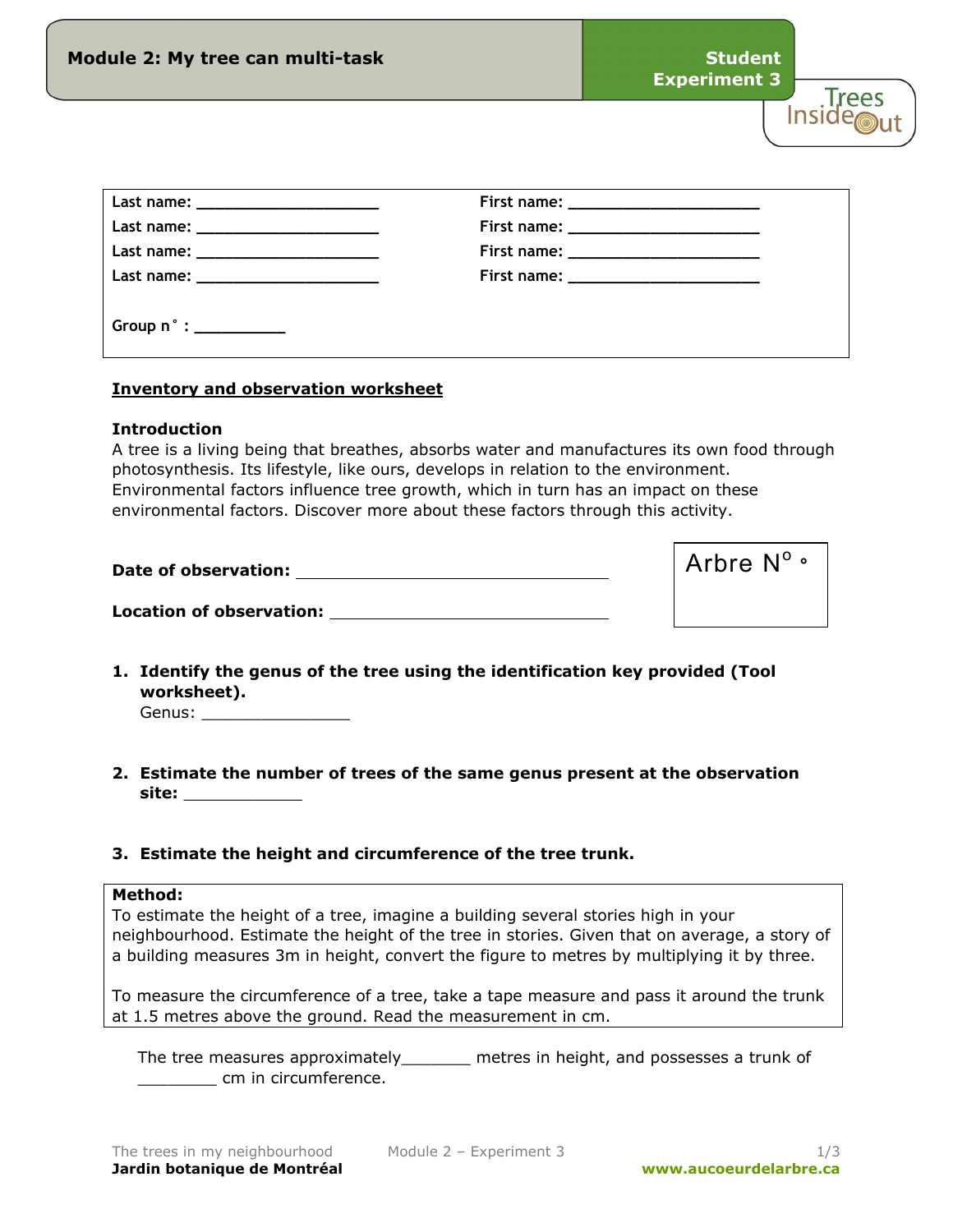**4. Describe the appearance of the tree (size, foliage density, crown shape, bark): \_\_\_\_\_\_\_\_\_\_\_\_\_\_\_\_\_\_\_\_\_\_\_\_\_\_\_\_\_\_\_\_\_\_\_\_\_\_\_\_\_\_\_\_\_\_\_\_\_\_\_\_\_\_\_\_\_\_\_\_\_\_\_\_\_\_\_\_\_\_\_\_\_\_** 

**\_\_\_\_\_\_\_\_\_\_\_\_\_\_\_\_\_\_\_\_\_\_\_\_\_\_\_\_\_\_\_\_\_\_\_\_\_\_\_\_\_\_\_\_\_\_\_\_\_\_\_\_\_\_\_\_\_\_\_\_\_\_\_\_\_\_\_\_\_\_\_\_\_\_** 

**\_\_\_\_\_\_\_\_\_\_\_\_\_\_\_\_\_\_\_\_\_\_\_\_\_\_\_\_\_\_\_\_\_\_\_\_\_\_\_\_\_\_\_\_\_\_\_\_\_\_\_\_\_\_\_\_\_\_\_\_\_\_\_\_\_\_\_\_\_\_\_\_\_\_** 

**\_\_\_\_\_\_\_\_\_\_\_\_\_\_\_\_\_\_\_\_\_\_\_\_\_\_\_\_\_\_\_\_\_\_\_\_\_\_\_\_\_\_\_\_\_\_\_\_\_\_\_\_\_\_\_\_\_\_\_\_\_\_\_\_\_\_\_\_\_\_\_\_\_\_ \_\_\_\_\_\_\_\_\_\_\_\_\_\_\_\_\_\_\_\_\_\_\_\_\_\_\_\_\_\_\_\_\_\_\_\_\_\_\_\_\_\_\_\_\_\_\_\_\_\_\_\_\_\_\_\_\_\_\_\_\_\_\_\_\_\_\_\_\_\_\_\_\_\_ \_\_\_\_\_\_\_\_\_\_\_\_\_\_\_\_\_\_\_\_\_\_\_\_\_\_\_\_\_\_\_\_\_\_\_\_\_\_\_\_\_\_\_\_\_\_\_\_\_\_\_\_\_\_\_\_\_\_\_\_\_\_\_\_\_\_\_\_\_\_\_\_\_\_ \_\_\_\_\_\_\_\_\_\_\_\_\_\_\_\_\_\_\_\_\_\_\_\_\_\_\_\_\_\_\_\_\_\_\_\_\_\_\_\_\_\_\_\_\_\_\_\_\_\_\_\_\_\_\_\_\_\_\_\_\_\_\_\_\_\_\_\_\_\_\_\_\_\_ \_\_\_\_\_\_\_\_\_\_\_\_\_\_\_\_\_\_\_\_\_\_\_\_\_\_\_\_\_\_\_\_\_\_\_\_\_\_\_\_\_\_\_\_\_\_\_\_\_\_\_\_\_\_\_\_\_\_\_\_\_\_\_\_\_\_\_\_\_\_\_\_\_\_** 

**5. Note useful information such as presence of wounds, fruits or flowers:** 

**6. Describe the characteristics of the habitat around the tree (sidewalk, courtyard, nearby electric wires):** 

**\_\_\_\_\_\_\_\_\_\_\_\_\_\_\_\_\_\_\_\_\_\_\_\_\_\_\_\_\_\_\_\_\_\_\_\_\_\_\_\_\_\_\_\_\_\_\_\_\_\_\_\_\_\_\_\_\_\_\_\_\_\_\_\_\_\_\_\_\_\_\_\_\_\_ \_\_\_\_\_\_\_\_\_\_\_\_\_\_\_\_\_\_\_\_\_\_\_\_\_\_\_\_\_\_\_\_\_\_\_\_\_\_\_\_\_\_\_\_\_\_\_\_\_\_\_\_\_\_\_\_\_\_\_\_\_\_\_\_\_\_\_\_\_\_\_\_\_\_ \_\_\_\_\_\_\_\_\_\_\_\_\_\_\_\_\_\_\_\_\_\_\_\_\_\_\_\_\_\_\_\_\_\_\_\_\_\_\_\_\_\_\_\_\_\_\_\_\_\_\_\_\_\_\_\_\_\_\_\_\_\_\_\_\_\_\_\_\_\_\_\_\_\_ \_\_\_\_\_\_\_\_\_\_\_\_\_\_\_\_\_\_\_\_\_\_\_\_\_\_\_\_\_\_\_\_\_\_\_\_\_\_\_\_\_\_\_\_\_\_\_\_\_\_\_\_\_\_\_\_\_\_\_\_\_\_\_\_\_\_\_\_\_\_\_\_\_\_ \_\_\_\_\_\_\_\_\_\_\_\_\_\_\_\_\_\_\_\_\_\_\_\_\_\_\_\_\_\_\_\_\_\_\_\_\_\_\_\_\_\_\_\_\_\_\_\_\_\_\_\_\_\_\_\_\_\_\_\_\_\_\_\_\_\_\_\_\_\_\_\_\_\_** 

# **7. Describe the biodiversity of the habitat around the tree.**

# **Method:**

Count the number of animal species (mammals, insects, birds, reptiles and spiders), plants and fungi that are visible within 5 m around the tree. Watch for signs of their presence: noise, droppings, prints.

Number of different animal species: \_\_\_\_\_\_\_\_\_\_\_\_\_\_\_\_\_\_\_ Number of different plant and fungi species: \_\_\_\_\_\_\_\_\_\_\_\_\_\_\_\_\_\_\_\_\_\_\_\_\_\_\_\_\_\_\_\_\_\_\_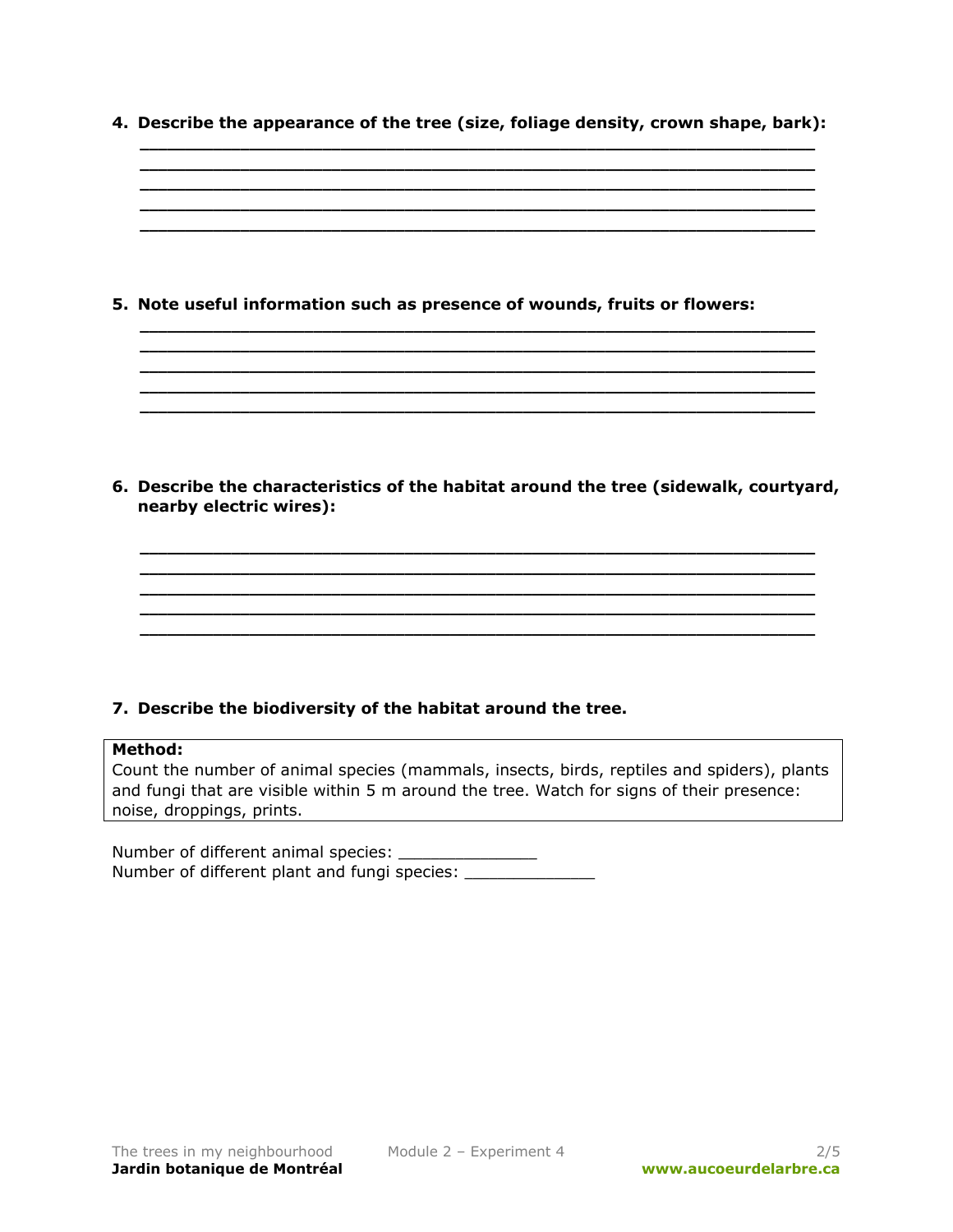# **8. Measure the temperature in the shade of the tree and in the sun, using a thermometer.**

### **Method:**

To measure the temperature, hold the thermometer still for one minute in the shade of the tree, then note the result. Then, repeat the same operation several metres from the tree, in the sun. Be sure to stand still with your back to the sun, and keep the thermometer in front of you.

Temperature in the shade of the tree: \_\_\_\_\_\_\_\_\_\_\_\_\_\_ °C Temperature in the sun, near the tree: \_\_\_\_\_\_\_\_\_\_\_\_\_\_\_\_\_ °C

### **9. Using a sheet of transparent graph paper, estimate the average surface of a leaf.**

### **Method:**

- Place the sheet of transparent graph paper on a leaf you can reach (without pulling it off), or use a leaf that has fallen on the ground.
- To find out the surface in cm<sup>2</sup>, count the number of squares the leaf covers.

The average surface of a leaf is  $\frac{1}{2}$  cm<sup>2</sup>.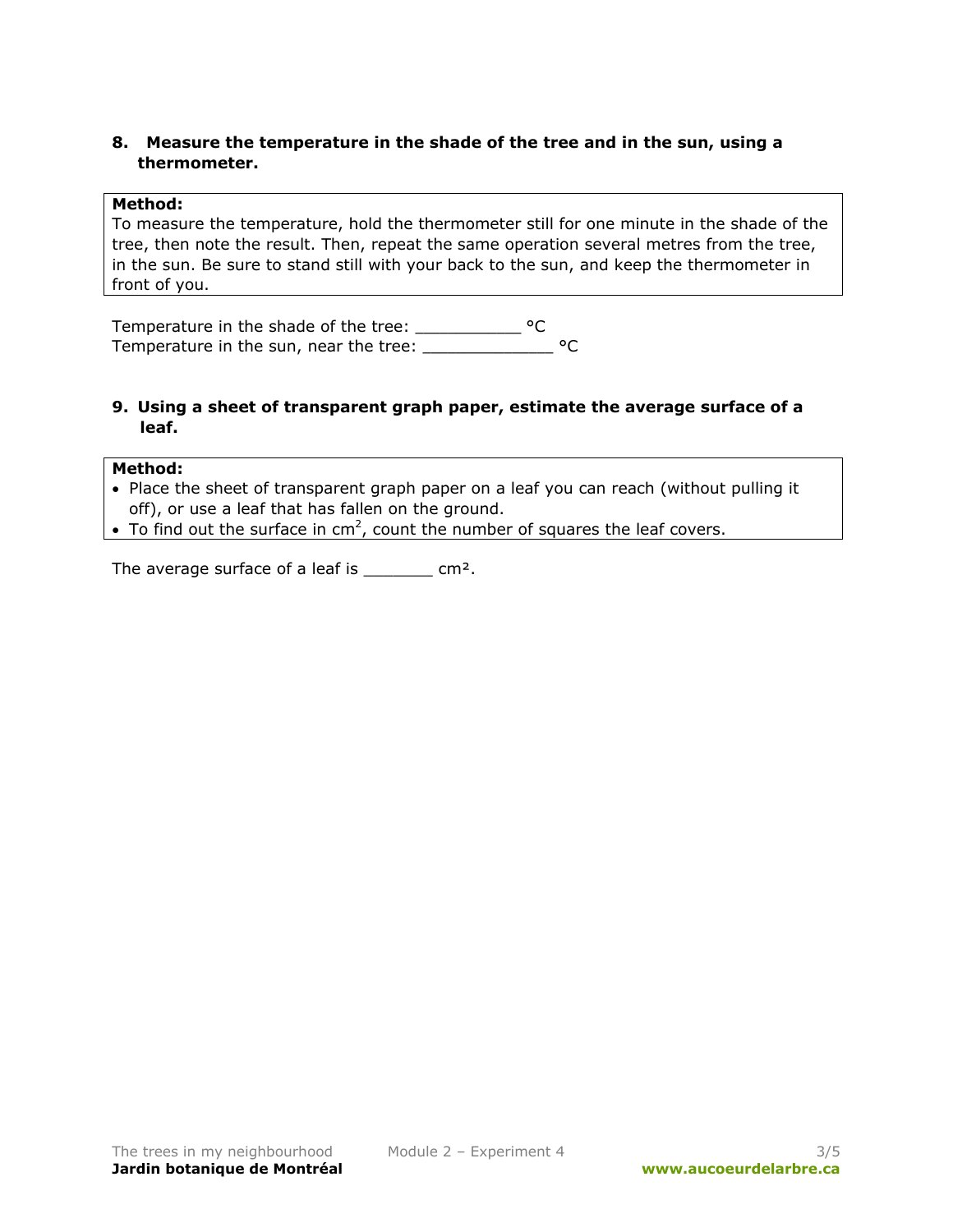| Module 2: My tree can multi-task     |                                                                                                                                                                                                                                | <b>Experiment 4</b> | <b>Student</b> |  | $r\rho\rho\varsigma$ |
|--------------------------------------|--------------------------------------------------------------------------------------------------------------------------------------------------------------------------------------------------------------------------------|---------------------|----------------|--|----------------------|
|                                      |                                                                                                                                                                                                                                |                     |                |  |                      |
|                                      |                                                                                                                                                                                                                                |                     |                |  |                      |
|                                      |                                                                                                                                                                                                                                |                     |                |  |                      |
| Last name: _________________________ | First name: North and Second Second Second Second Second Second Second Second Second Second Second Second Second Second Second Second Second Second Second Second Second Second Second Second Second Second Second Second Seco |                     |                |  |                      |
| Last name: _________________________ |                                                                                                                                                                                                                                |                     |                |  |                      |

# **Introduction**

During an outdoor activity, you completed inventory and observation worksheets (**Experiment 3 worksheet**) for eight trees in two separate locations. You also administered a questionnaire to several individuals. Collect all this information, and answer the following questions.

# 1. **Which trees did you observe? Complete the following chart according to the results noted in question 1 of your Experiment 3 worksheets**

|                                    | Tree n°        | <b>Genus</b>         |
|------------------------------------|----------------|----------------------|
|                                    | $\mathbf{1}$   | Sample answer: maple |
| <b>Location 1</b>                  | $\overline{2}$ |                      |
| Schoolyard or street               | 3              |                      |
|                                    | $\overline{4}$ |                      |
| <b>Location 2</b><br>Park or woods | 5              |                      |
|                                    | 6              |                      |
|                                    | $\overline{7}$ |                      |
|                                    | 8              |                      |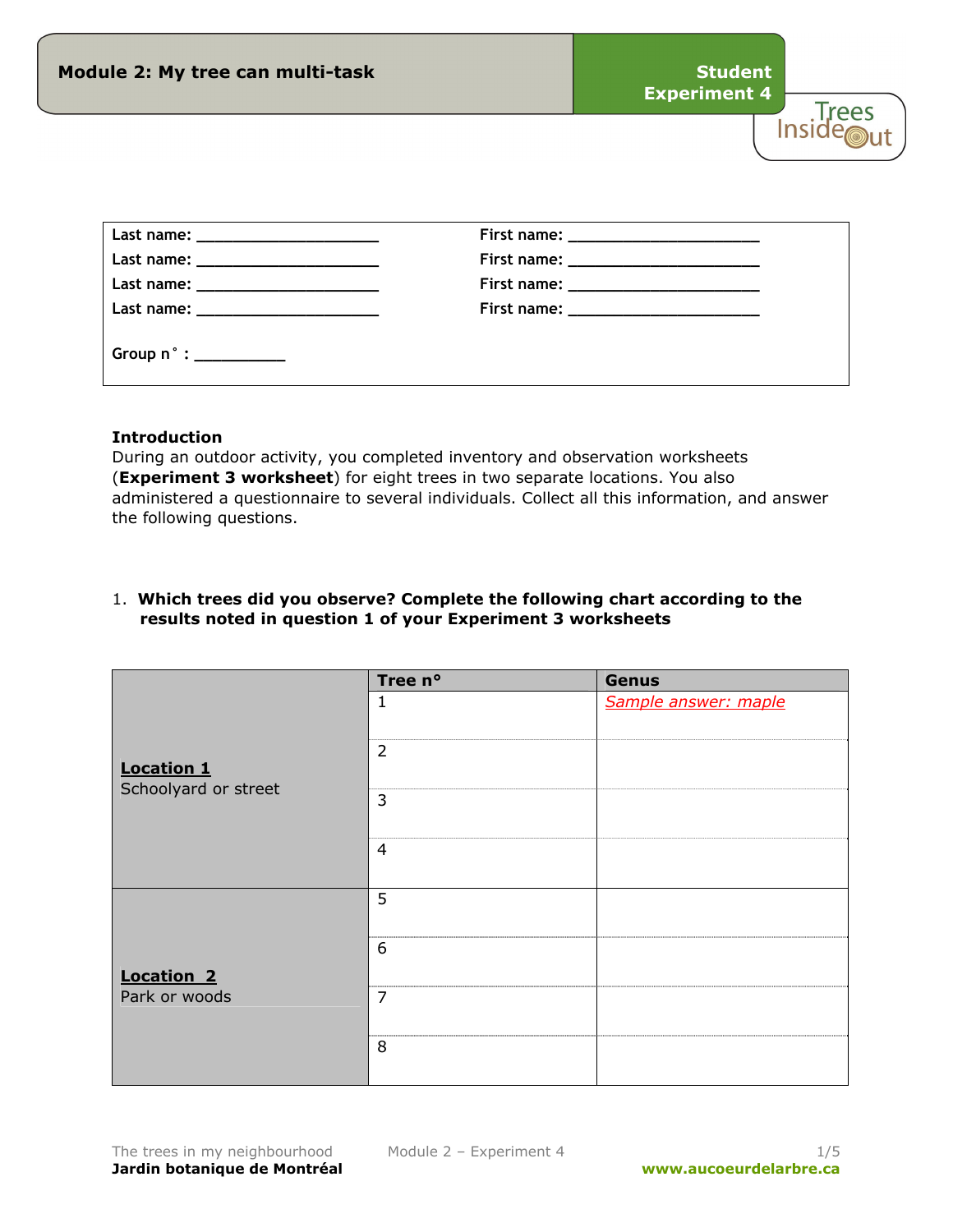- **2. How many different species did you observe in total? Answer:** \_\_\_\_\_\_\_\_
- **3. Why was the decision made to plant different species along the street? Check the answers that seem accurate to you:** 
	- a. For aesthetic reasons (color and shape)
	- b. For gradual leaf fall in autumn
	- c. To limit water use
	- d. To limit the impact of diseases that decimate trees
	- e. To discourage the presence of animals

# **4. Report the height and circumference of each tree in the chart below, and calculate the average height and diameter.**

### **Method:**

- To calculate the diameter, divide the circumference by 3.14.
- To calculate the average height, total the height measurements and divide by the number of trees.
- To calculate the average diameter, total the diameter measurements and divide by the number of trees.

|                         | Tree n°        | Height (m) | <b>Circumference</b><br>(cm) | Diameter (cm) |
|-------------------------|----------------|------------|------------------------------|---------------|
|                         | $\mathbf{1}$   |            |                              |               |
| <b>Location 1</b>       | $\overline{2}$ |            |                              |               |
| Schoolyard or<br>street | 3              |            |                              |               |
|                         | $\overline{4}$ |            |                              |               |
|                         | <b>Average</b> |            |                              |               |
|                         |                |            |                              |               |
|                         | Tree n°        | Height (m) | <b>Circumference</b><br>(cm) | Diameter (cm) |
|                         | 5              |            |                              |               |
| <b>Location 2</b>       | 6              |            |                              |               |
| Park or woods           | $\overline{7}$ |            |                              |               |
|                         | 8              |            |                              |               |
|                         | <b>Average</b> |            |                              |               |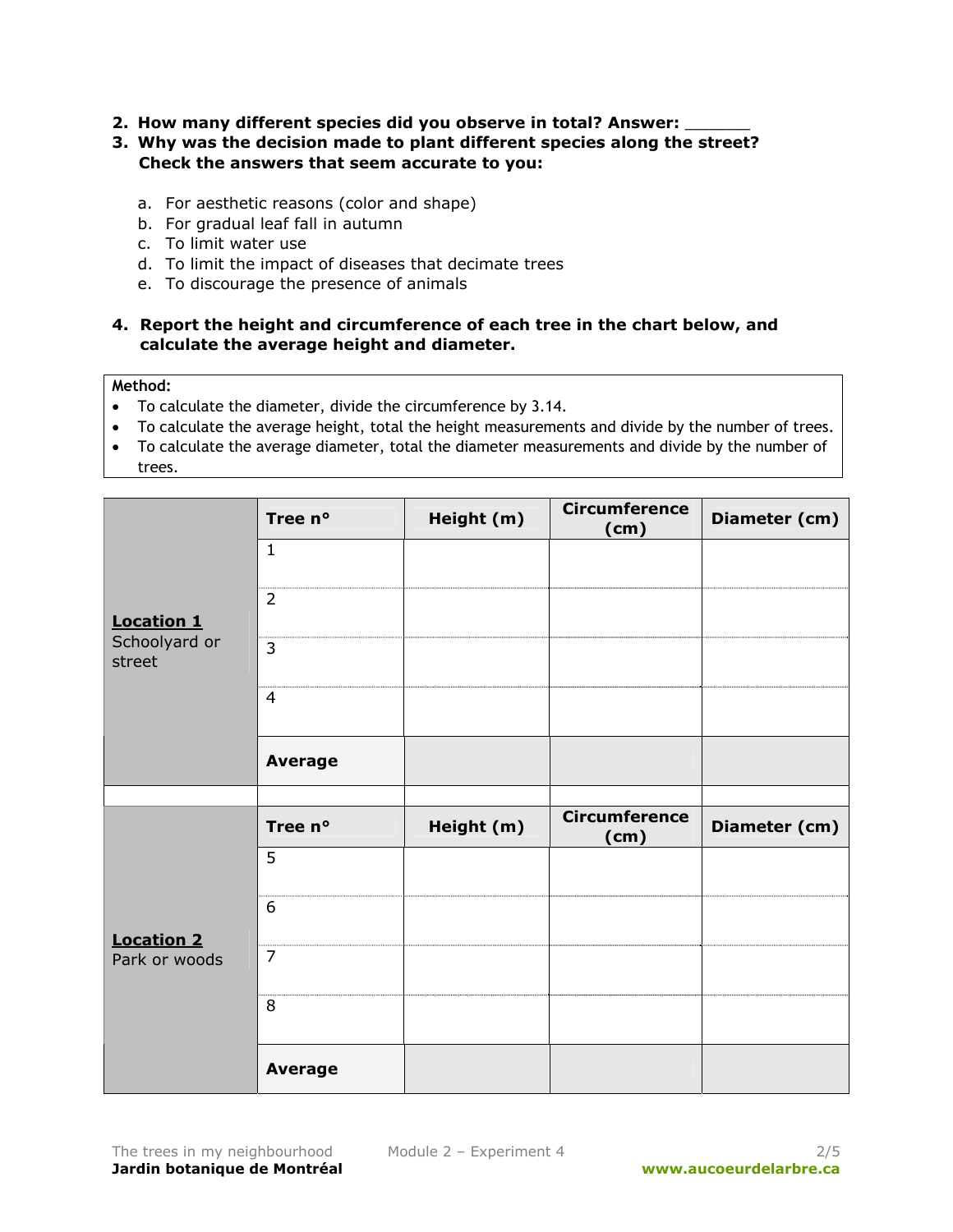# **5. Why are the trees not all the same height? Check the answers that seem accurate to you:**

- They were not all planted at the same time.
- Some trees replaced fallen trees and are younger.
- They are not all of the same species.
- Some trees developed better because they have more space.
- Some trees developed better because they were better protected from storms.
- **6. The trees do not all have the same appearance. For example, some have a damaged crown or are crooked. How do you explain these differences? Check the answers that seem accurate to you:**

The differences can be due to:

- Light conditions
- Pollinating insects
- Space to grow
- Presence of a spring
- Weather since plantation

# **7. Compare the biodiversity around the trees by filling in the chart below and using the inventory and observation worksheets from question 7.**

|                                           | <b>Number of animal</b><br>species observed | <b>Number of plant and fungi</b><br>species observed |
|-------------------------------------------|---------------------------------------------|------------------------------------------------------|
| <b>Location 1</b><br>Schoolyard or street |                                             |                                                      |
| <b>Location 2</b><br>Park or woods        |                                             |                                                      |

- **In which location do you find the greatest biodiversity? Why?**
- **8. In the charts below, report the temperature readings you noted during the outdoor activity for question 9 of your inventory and observation worksheets (Experiment 3 worksheet).** 
	- **Calculate the average temperature in the shade of a tree and the average temperature in the sun.**

| <b>Location 1</b><br>Schoolyard or street | Tree 1 | Tree 2 | Tree 3 | Tree 4 | <b>Average</b> |
|-------------------------------------------|--------|--------|--------|--------|----------------|
| Temperature under tree (°C)               |        |        |        |        |                |
| Temperature in the sun $(°C)$             |        |        |        |        |                |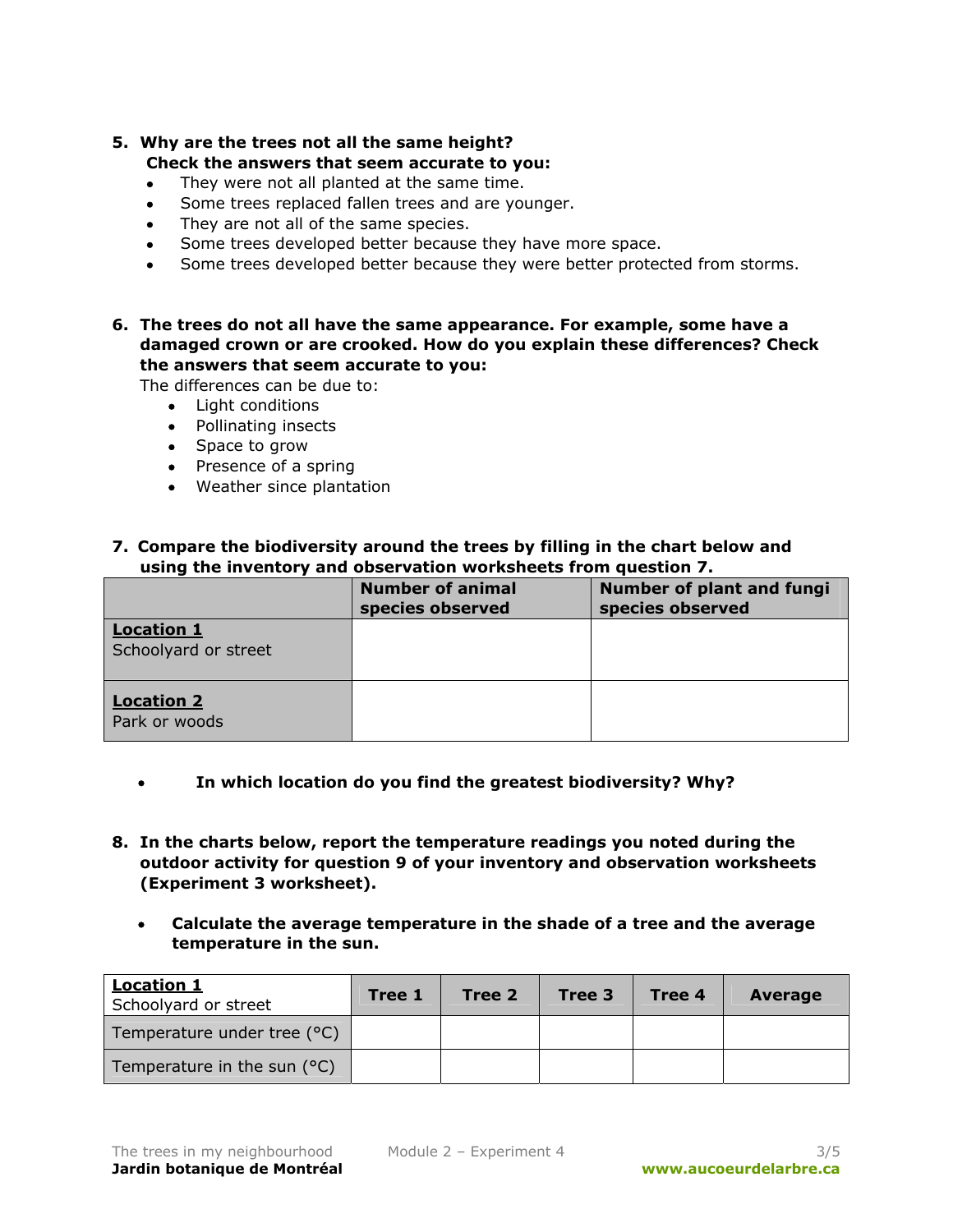| <b>Location 2</b><br>Park or woods | Tree 5 | Tree 6 | Tree 7 | Tree 8 | <b>Average</b> |
|------------------------------------|--------|--------|--------|--------|----------------|
| Temperature under tree (°C)        |        |        |        |        |                |
| Temperature in the sun $(°C)$      |        |        |        |        |                |

- **Is the temperature cooler in the shade of the tree or in the sun? In which location is the average temperature lowest? Can you deduce the role of the tree in this phenomenon?**
- **9.** A tree can help clean the air. It can absorb carbon dioxide (CO<sub>2</sub>) present in the **air and store it in its tissues. Through which biological process is this phenomenon – called carbon sequestration by scientists – made possible? In what form is the carbon stored?**
- **10. Review the questionnaires that you had friends and neighbours fill out. How are trees perceived by citizens? What advantages and disadvantages do they see to the presence of trees on their street?**
- **11. According to the answers you provided to the preceding questions, indicate the role of trees with regard to each of the following factors:**  Quality of life:

Air quality:

Temperature:

Biodiversity:

**12. Can you think of other examples of the impact of trees on the environment that were not mentioned in this activity?**